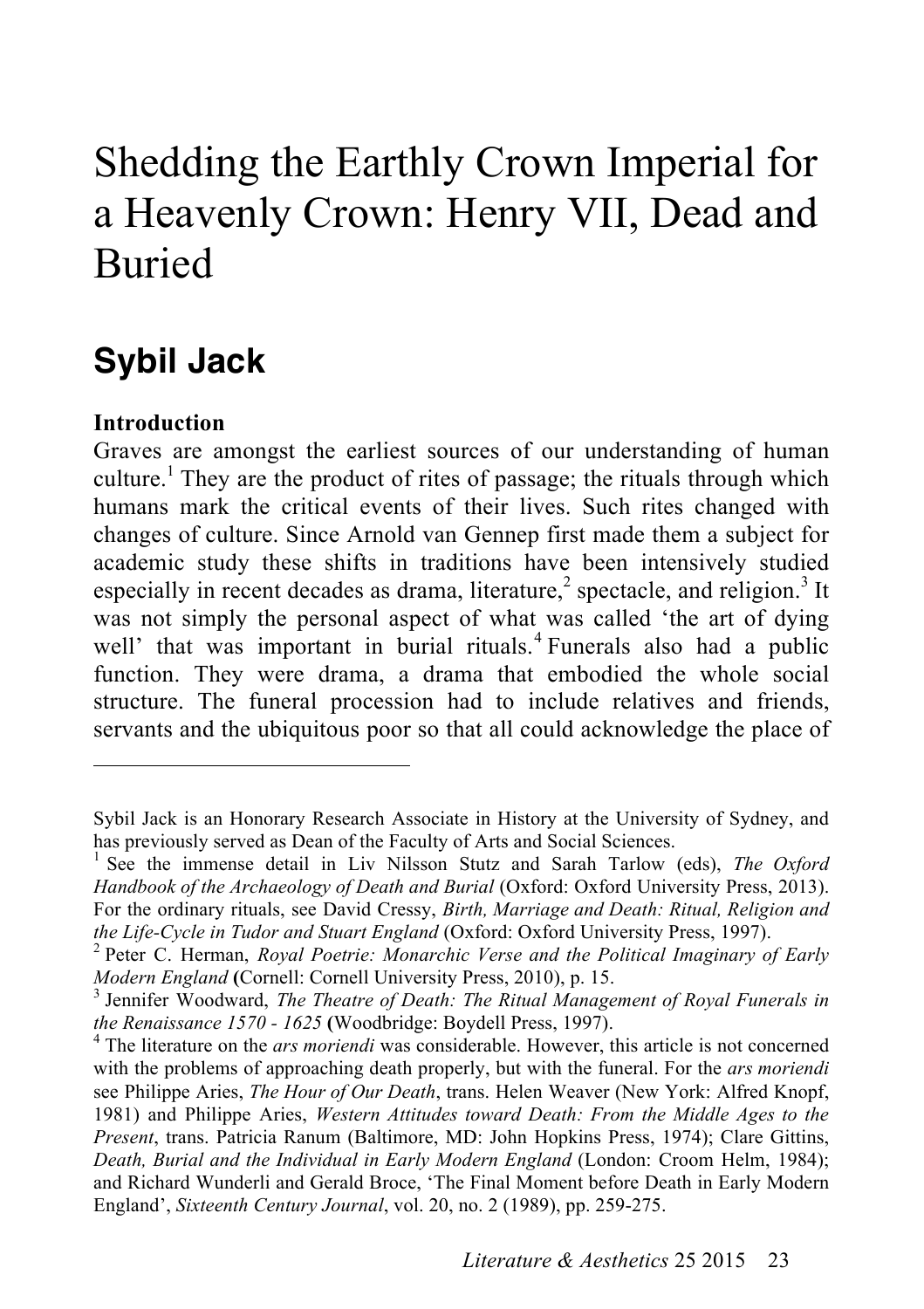the dead and the living in the community. It identified and reinforced that community. This was a critical part of the social and religious bonds that tied the world together. Grand funerals for prominent people were considered a necessary part of the symbolism that maintained the due hierarchy of the kingdom. Nobles were obliged to provide a spectacle for the people suitable to their rank and status. Monarchs routinely overruled those who for piety or poverty would have preferred a modest burial. The heralds ensured that all due propriety was observed.

The importance of such rites is clear from the multitude of different sources in which accounts can be found and the prominence given to them in those accounts. 5 This was true of magnates who had to have appropriate funerals although these too might be shaped to fit the political needs of family and fortune.<sup>6</sup> A royal funeral, necessarily, had to overshadow that of any magnate, however magnificent. It also had to emulate or exceed the practices in neighbouring kingdoms. The claims made in a regal funeral established the status of the kingdom itself.<sup>7</sup>

# **The King Is Dead, Long Live the King**

What was important in any funeral was on a different plane in the interment of a monarch. So important were royal funerals that fellow monarchs, to signify their respect, held special services in their own countries for the deceased. The symbolic relationship of a ruler and kingdom meant that the society as a whole was involved in the re-establishment of the state that the monarch had embodied. The monarch was wedded to the kingdom; the two made one. The funeral should lead seamlessly to the inauguration of a successor. This was a problem when a different line was taking the throne, especially by force. It was still more difficult when no funeral service could be held. James IV of Scotland died excommunicate and Henry VIII brought what was thought to be his body to England, where it remained unburied for more than half a century.

<sup>5</sup> This is a theme in Nicola McDonald and W. M. Ormrod (eds), *Rites of Passage: Cultures of Transition in the Fourteenth Century* (Woodbridge: Boydell and Brewer, 2004).

 $6$  See Gerald Broce and Richard Wunderli, 'The Funeral Of Henry Percy, Sixth Earl Of Northumberland', *Albion*, vol. 22, no. 2 (1990), pp. 199-215. <sup>7</sup>

<sup>&</sup>lt;sup>7</sup> See Ralph E. Giesey, *The Royal Funeral Ceremony in Renaissance France* (Geneva: Librairie Droz, 1960).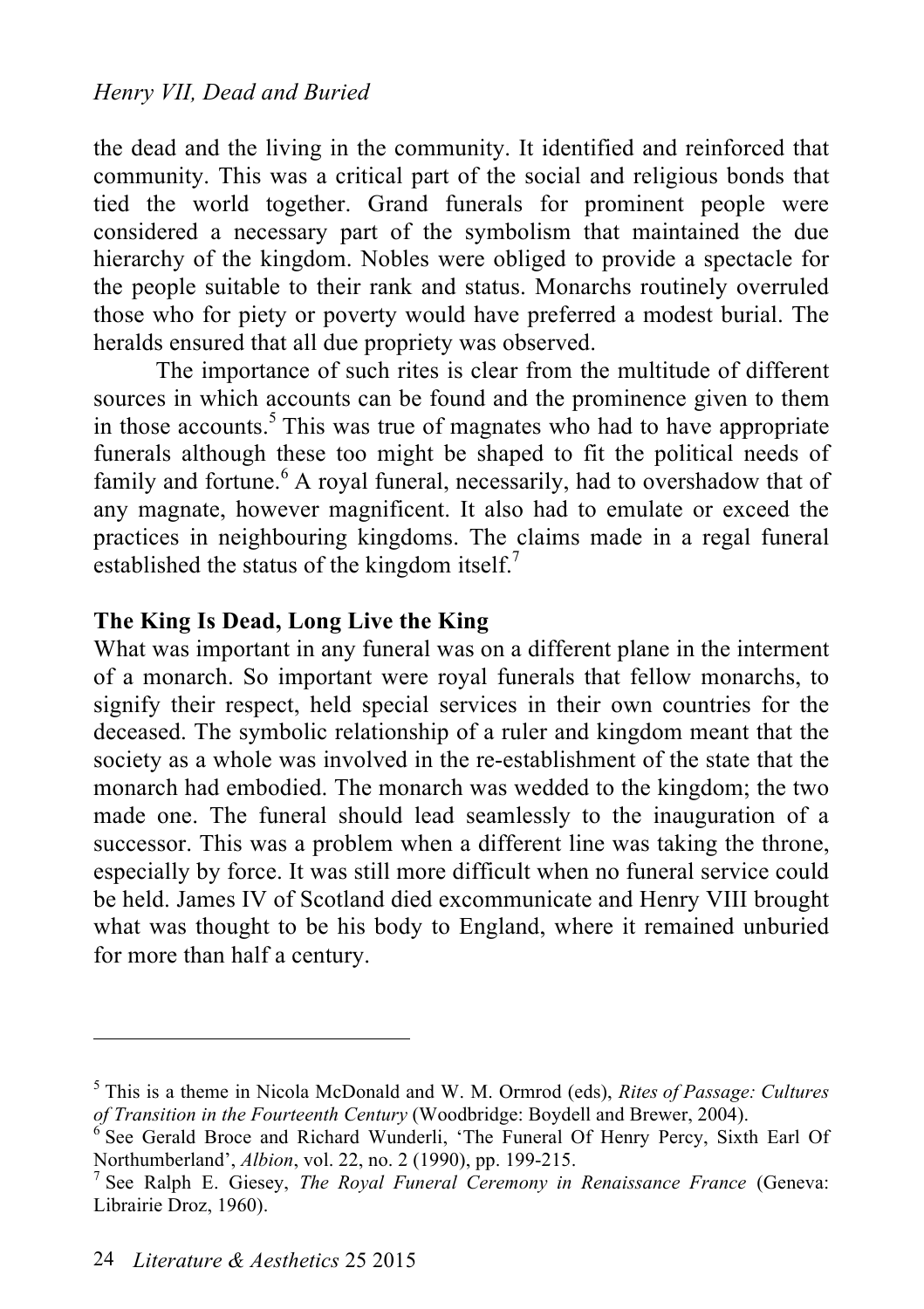While there was a need for the funeral ceremonies to appear immutable as the ceremonial aspects carried such a wealth of political and social symbolism, in fact they had to be altered to meet the specific needs of particular moments. How do you conduct a funeral rite for a deposed king? Edward II's funeral included an effigy of the dead king, a practice followed on and off for over two hundred years.<sup>8</sup> When his son Edward III died there were further alterations to the protocol.<sup>9</sup> The ritual in the fifteenth century was significantly different from the thirteenth.<sup>10</sup> The death and quick interment of Henry VI at Chertsey could not in any case observe the full protocol. A royal funeral was spectacle and drama, a critical event.

# **Henry VII's Early Funeral Preparations**

 $\overline{a}$ 

It is not, therefore surprising that Henry VII, and his closest courtiers,<sup>11</sup> gave much thought to his funeral long before his death. It would either confirm or destabilise the new dynasty. It needed to impress on the world the authority of the new dynasty and its continuity with the past. Earlier Tudor funerals had helped establish the necessary rituals. Arthur's death had created a delicate problem of balance for Henry VII but, as the herald John Writhe describes, Henry provided suitably for a procession in London followed by a funeral and interment at Worcester Cathedral that required the political elite to participate in a display of political allegiance.<sup>12</sup> The

<sup>&</sup>lt;sup>8</sup> See Joel Burden, 'Re-writing a Rite of Passage: The Peculiar Funeral of Edward II', in McDonald and Ormrod (eds), *Rites of Passage*, pp. 24-26. However, Giesey, *The Royal Funeral Ceremony in Renaissance France*, pp. 84-85 says there was no effigy at Richard II's funeral or Henry IV's.

<sup>&</sup>lt;sup>9</sup> Chris Given-Wilson, 'The Exequies of Edward III and the Royal Funeral Ceremony in Late Medieval England', *English Historical Review*, vol. 124, no. 507 (2009), pp. 257-282.

<sup>&</sup>lt;sup>10</sup> For some discussion on the thirteenth century, see D. A. Carpenter, *The Reign of Henry III* (London: Hambledon, 1996), p. 417.<br><sup>11</sup> There is no place here for a discussion of Henry VII's court and courtiers. In any case, S.

J. Gunn's new book on them, *Henry VII's New Men and the Making of Tudor England* is expected in 2016. For work already in print, see his 'Conseils et conseillers en Angleterre sous les premiers Tudors (1485-1558)', in *Conseils et conseillers dans l'Europe de la Renaissance v.1450-v.1550*, ed. Cédric Michon (Rennes: Rennes University Press, 2012), pp. 21-46, and 'The Court of Henry VII', in *The Court as a Stage: England and the Low Countries in the Later Middle Ages*, eds Steven Gunn and Antheun Janse (Woodbridge: Boydell Press, 2006), pp. 132-134.<br><sup>12</sup> See Ralph Houlbrooke, 'Prince Arthur's Funeral', in *Arthur Tudor, Prince of Wales: Life,* 

*Death and Commemoration*, eds Steven Gunn and Linda Monckton (Woodbridge: Boydell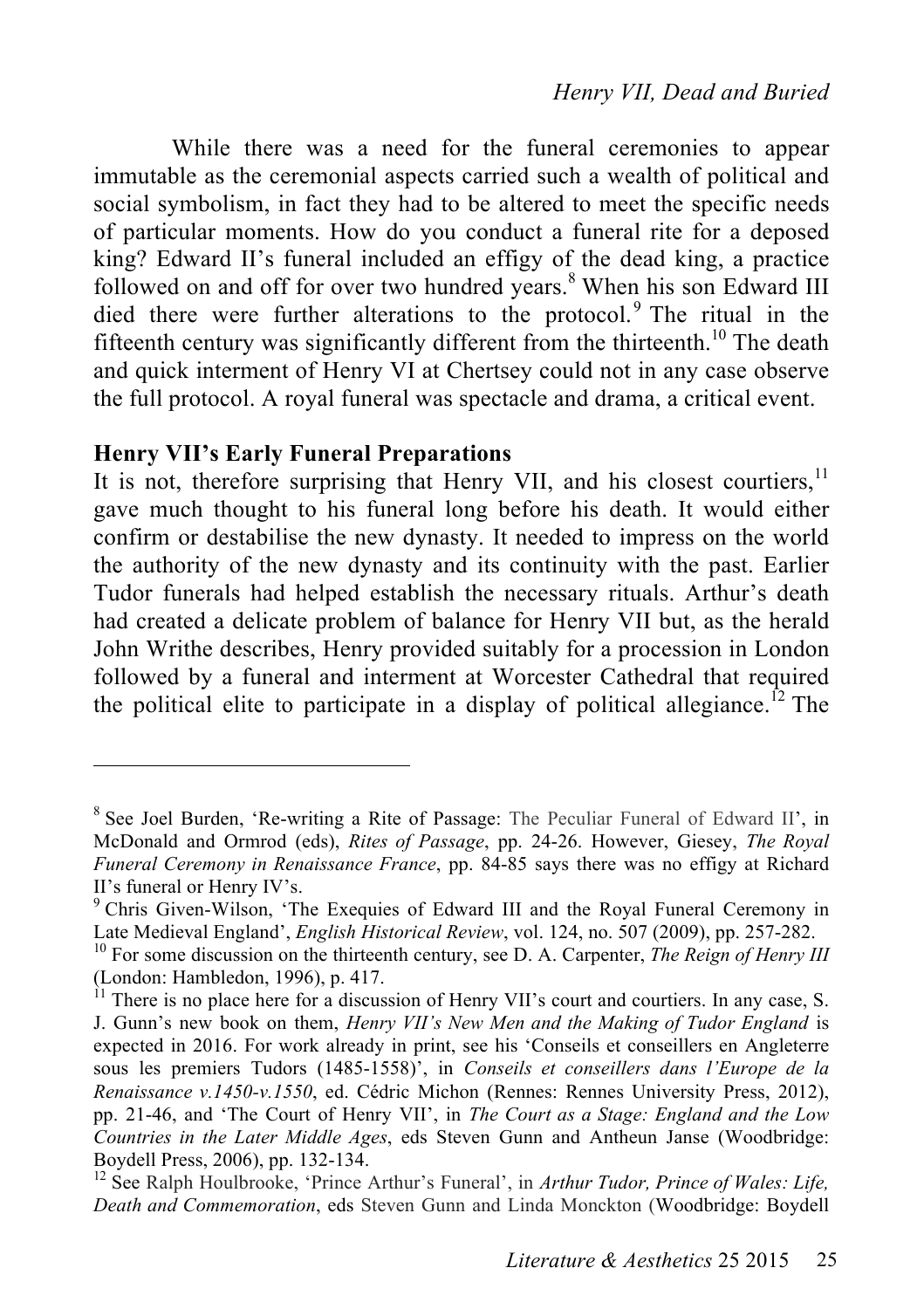death of the Queen, Elizabeth of York, in February 1503 was followed by an even more splendid funeral managed by the under treasurer and master of the great wardrobe, Sir Robert Litton, the total cost of which came to £2,832-7-3.<sup>13</sup> Both had elaborate processions and appropriate heraldic paintings and carvings around their hearse, produced by the leading artists of the day. $^{14}$ 

These were mere preludes to his own funeral and the success this achieved has resulted in numerous contemporary and subsequent historical relations of the presentation, the most recent that of Sam Wood.<sup>15</sup>

#### **The Location**

 $\overline{a}$ 

Amongst the most important aspects of an impressive rite was provision of a tomb and preparation for an appropriate funeral. There was also the question of where that tomb should be. The Yorkists had avoided burial at Westminster, and were buried at Windsor, where Richard III had reinterred Henry VI in 1484.<sup>16</sup> The symbolism of Westminster tradition was a powerful image for the Tudors. Although he could still contemplate a second marriage, Henry was by 1503 preparing for his own death, and making decisions about his last resting place. Henry, in contemplation of his end, had determined to leave an imperishable monument behind him and after first intending a chapel at Windsor, which would have laid him to rest beside his father-in-law Edward IV, he was by 1503 spending lavishly

and Brewer, 2009), pp. 64-76. Also, the main financial record is National Archives, Kew [hereafter NA], Lord Chamberlain's Office [hereafter LC]  $2/1$ , f. 34.  $13$  NA, LC  $2/1$ , f. 55: "whereof he received according to the account £433-6-8 from Sir John

Heron treasurer of the Chamber." See also British Library Manuscripts [hereafter BL] Add. MS. 59,899, Chamber and Memoranda Book 1502-1505 kept by John Heron, f. 24. £2399- 0-7 is entered in allowances, although elsewhere in this account £2399-19-7 is entered. <sup>14</sup> Erna Auerbach, *Tudor Artists: A Study of Painters in the Royal Service and of Portraiture* 

*on Illuminated Documents from the Accession of Henry VIII to the Death of Elizabeth I*

<sup>&</sup>lt;sup>15</sup> Sam Wood, 'The Funeral of Henry VII and the drama of Death', in *The Oxford Handbook of Tudor Drama*, eds Thomas Betteridge and Greg Walker (Oxford: Oxford University Press, 2014), pp. 372-380.<br><sup>16</sup> Ralph A. Griffiths, 'The Burials of King Henry VI at Chertsey and Windsor', in *St* 

*George's Chapel, Windsor: History and Heritage*, eds N. Saul and T. Tatton-Brown (Wimborne, UK: Dovecote Press, 2010), pp.100-107, 239-241. See also A. F. Sutton and L. Visser-Fuchs with R. A. Griffiths, *The Royal Funerals of the House of York at Windsor* (London: Richard III Society, 2005).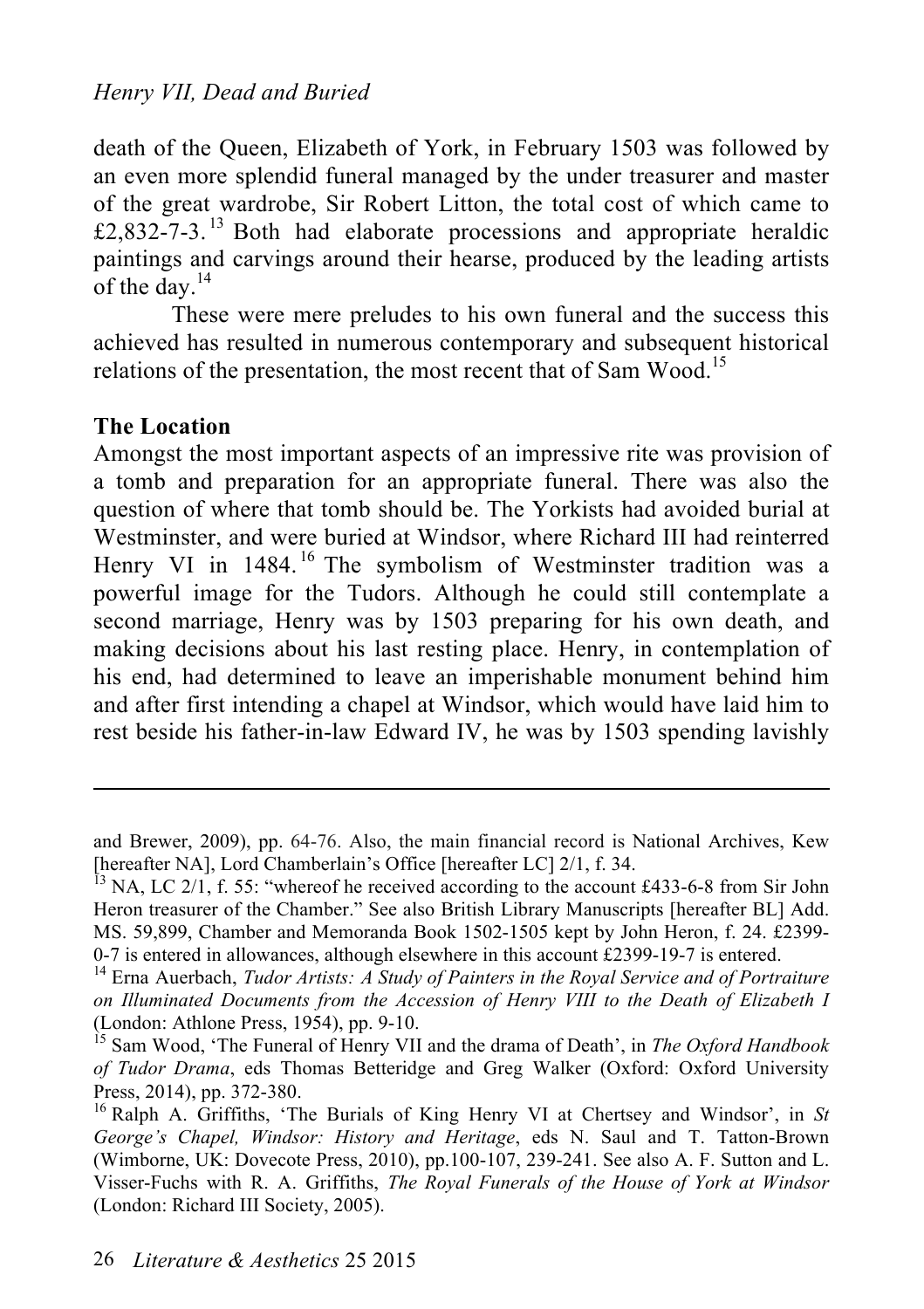upon a new chapel at Westminster. He obtained bulls from Alexander VI and Julius II for indulgences for the new chapel, identical to those issued for the prominent titular basilican church of Ara Coeli in Rome.<sup>17</sup>

The old chapel was demolished and the new one begun. The date when the foundation stone was laid is generally given as 24 January 1503, based on Holinshed, but the date must be queried. On 18 December 1503, Heron, by the King's command had delivered and paid no less than £30,000 for purchasing of land for the King's chapel at Westminster.<sup>18</sup> On 20 January $1504^{19}$  John Heron records in his accounts a payment of £10 to master Estfield "for conveyance of the King's tomb from Windsor to Westminster."<sup>20</sup> Possibly 1503 is Old Style so we would translate it as 1504.<sup>21</sup> The first stone was laid February 11 1503/4. Thereafter, under the supervision of the Abbot of Westminster, a building was rising which was costing several thousand pounds a year; a significant percentage of Henry's income. The abbot's reckonings for "the Kings werks there" were made with the King alone. When finished it was to have glazed windows with images, badges and cognisances, and the walls, doors, windows, arches and vaults within and without were to be "painted and garnished and adorned with our arms badges and cognisance and other convenient painting... as to a King well appertaineth."<sup>22</sup>

In addition, the King was establishing almshouses at Westminster, so that he could be assured of prayers for his soul. The chapel, as he reiterated in his will, was to be lavishly adorned as already discussed with the prior of St Bartholomew, the architect and Master of the Works of the chapel. A full size statue of Henry was also commanded "of timber covered and wrought accordingly with plate of fine gold, in manner of an armed

<sup>17</sup> Wilhelm Busch, *England Under the Tudors: Henry VII 1485-1509*, trans. Alice Todd (London: A. D. Innes, 1895) pp. 311-312. For a recent exhaustive review of the chapel see the entries in W. T. Tatton-Brown and Richard Mortimer (eds), *Westminster Abbey: The*  Lady Chapel of Henry VII (Woodbridge: Boydell Press, 2003).<br><sup>18</sup> BL Add. MS. 59,899 f. 4d.<br><sup>19</sup> BL Add. MS. 59,899 f. 9d.<br><sup>20</sup> BL Add. MS. 59,899 f. 11.<br><sup>21</sup> Helen Marshall Pratt, *Westminster Abbey: Its Architecture, Hist* 

<sup>1 (</sup>Alcester, UK: Read Books, 2007), p. 411 gives 24 January 1503, based on Holinshed. <sup>22</sup> The lengthy document was printed lavishly in the eighteenth century. *The Will of Henry* 

*VII* was printed for the editor Thomas Astle and sold by Thomas Payne at Mews Gate and B White at Horan's Head Fleet Street, in 1775. See Pratt, *Westminster Abbey*, p. iv.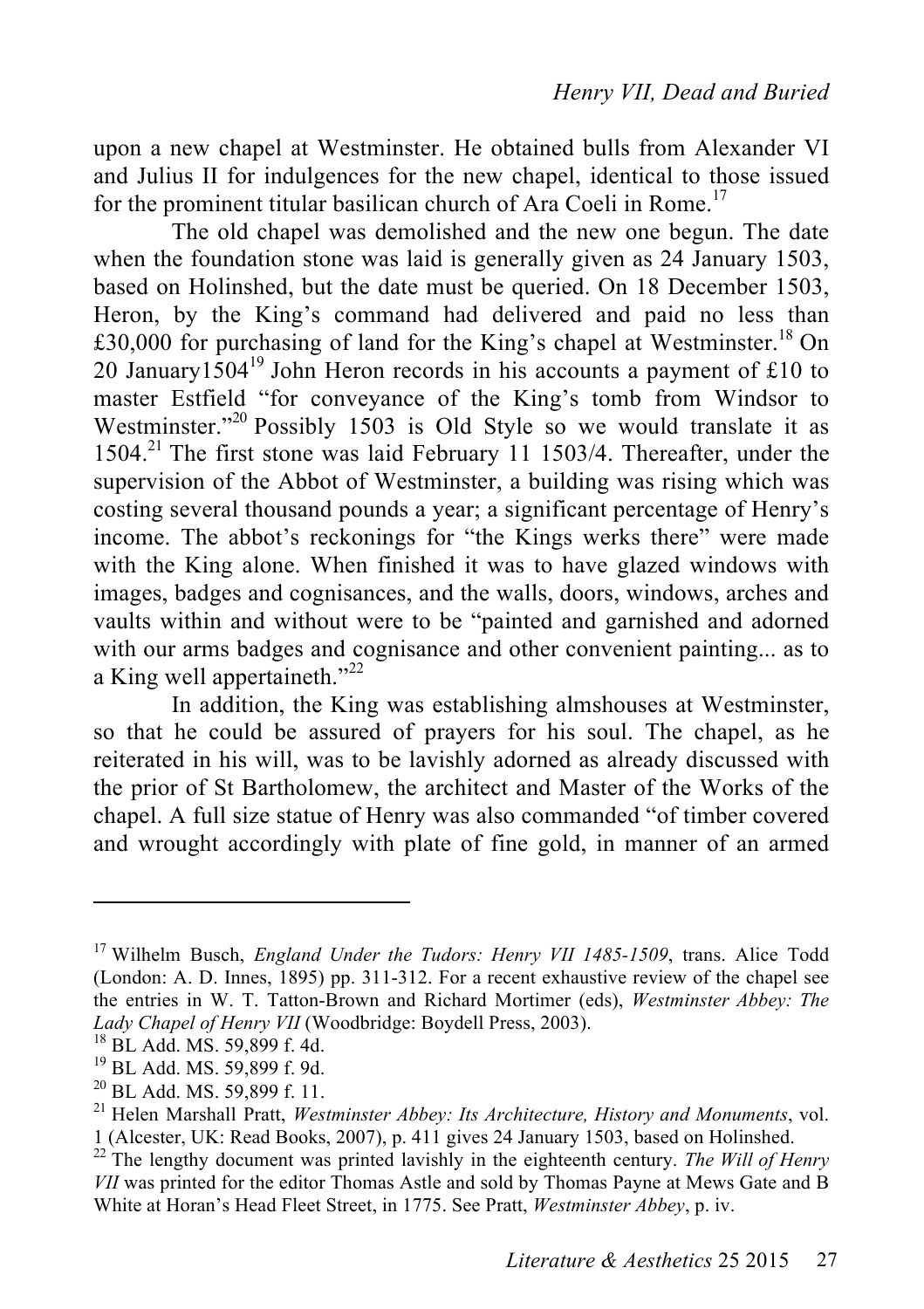man and upon the same armour a coat... of our arms of England and of France enamelled... kneeling... holding... the crown which it pleased God to give us with the victory of our enemy at our first field." The tomb he later described was for him and for Elizabeth, whose remains were to be moved to it. Made of stone "called Touche," it was to have an image of them both in copper and  $g$ ilt.<sup>23</sup>. Various designs for the tomb were produced and rejected. Strangely, although everyone agrees that the tomb was the work of Pietro Torrigiano his name does not appear in the funeral accounts, perhaps because the tomb was only finally commissioned after his death.<sup>24</sup>

Producing the figures Henry required was a long business and an expensive one. Laurence Ymbar, the carver who tendered for the patterns from which the statues would be cast, said that it would take eighteen months. The two large figures lying in the tomb and the King's image kneeling would cost £8 each, and four lords kneeling £4 each, and twelve small images  $\pounds 2$ .<sup>25</sup> The metal founder, Humphrey Waker, needed six thousand four hundred weight of fine yellow metal, and for casting and preparing them ready to gild would cost £604. The painters John Sell and John Maynard would cost only £40, but it would take four men nine months. The master masons, Robert Vertue, Robert Jenyns and John Labens, said that working black touchstone and white marble to the pattern made by Master Paguy would cost £80 and take a year, and the merchants providing 100 foot of black touchstone at 2-0 per foot and stuff for legs and back and 80 foot of white marble for the sides and ends required £23-6-8, a total of £1,257-6-8.<sup>26</sup>

 $23$  The funeral accounts are to be found in two contemporary volumes, one is in the Lord Chamberlain's records, LC 2 f. 81ff in the National Archives and the other in the United States, Huntington Library, San Marino, HM 745. The Huntington library manuscript is that rare survival of a preliminary version that was amended before the audited accounts were finalised. The Lord Chamberlain's copy has certain entries such as the "boke of painters," which shows the making of coats of arms by the college of arms and painters, which is lacking in the Huntington version.

<sup>24</sup> For the tomb see David Howarth, *Images of Rule, Art and Politics in the English Renaissance 1485-1649* (Berkeley, CA: University of California Press, 1997), pp. 159-161.<br><sup>25</sup> The sheriff of York, however, was prepared to argue that this was unnecessarily expensive

and that the whole could be done in twelve weeks for a total of £36. See Howarth, *Images of Rule, Art and Politics in the English Renaissance 1485-1649*, p.153.<br><sup>26</sup> NA State Papers [hereafter SP] 1/1 f. 94. Again it was argued that Lord Derby had an

image in copper 5  $\frac{1}{2}$  feet long and 500 weight made and gilded for £130, so that the cost here for three large figures, four medium and twelve small, was excessive.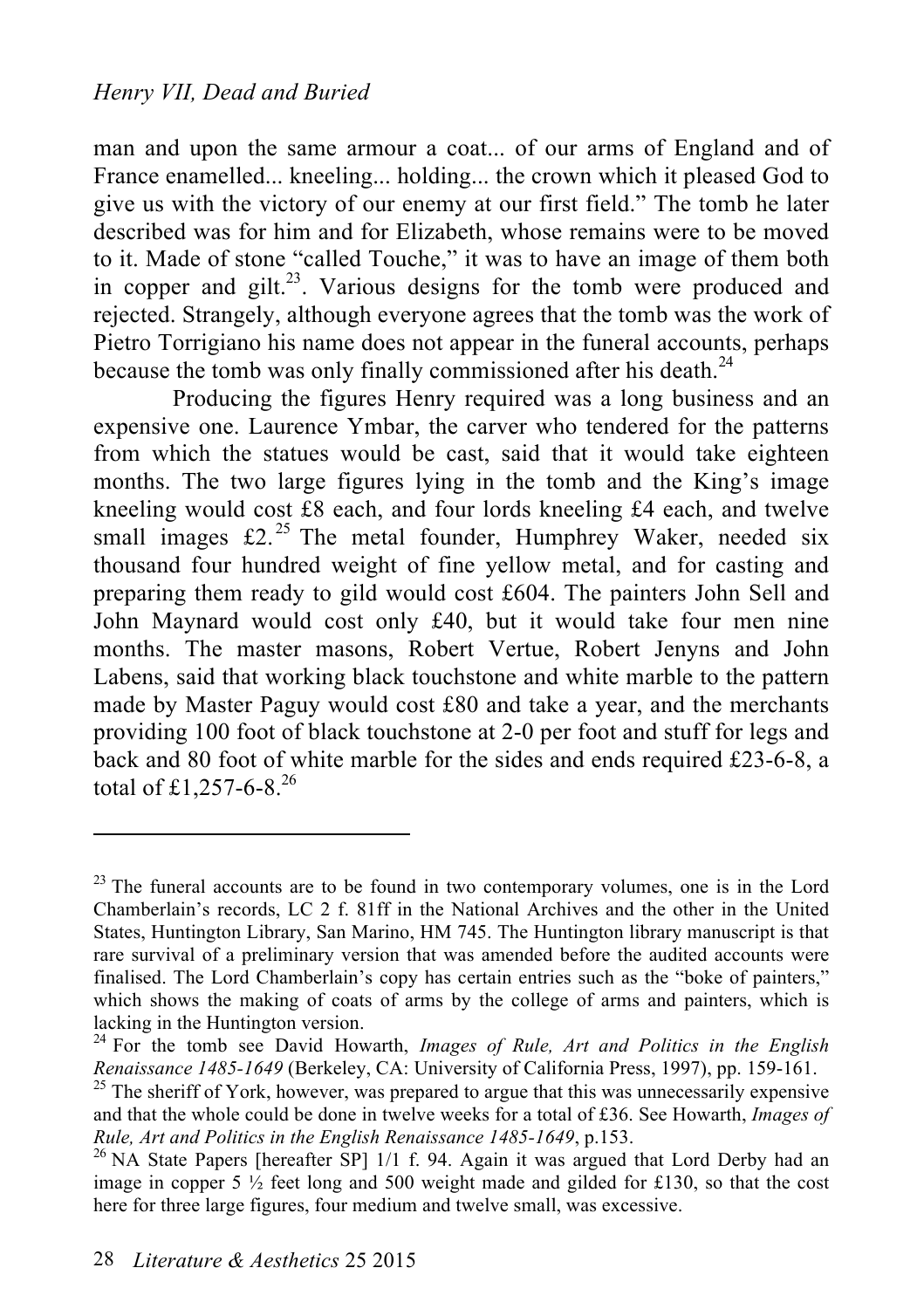#### **His Last Will and Testament**

 $\overline{a}$ 

By March 1509 Henry was finalizing his Testament. It had undoubtedly been long in the making and carefully worded by his clerks. 27 He expressed his complete submission to Christ in wholly orthodox words, asking only for mercy: "*Domine Jesu Christe, qui me ex nichilo creasti, fecisti, redemisti et predestinasti ad hoc quod sum, Tu scis quid de me facere vis, fac de me secundum voluntatem Tuam cum misericordia*." His worldly religious focus was on six of the seven works of charity, which he named as principally visiting the sick, ministering meat, drink and clothing to the needy, lodging of the miserable poor, and burying the dead. He also sought to improve highways and bridges, particularly the road from Southwark to Greenwich and then on to Canterbury, which he wanted to have substantially ditched on both sides, well and surely graveled and raised, and wide enough for two carts to pass "the one by the other or both together." To more spiritual ends, he had already established almshouses for thirteen poor men and three women at Westminster, was to pay the wages and charges of three monks' scholarships to Oxford, established the hospital of the Savoy, and envisaged one at York and one at Coventry. He was also providing for masses to be sung in perpetuity, and for every church in the realm that lacked a pyx to be provided with one, costing £4. The remembrance of his death at his anniversary was to comprise the ringing of bells, and tapers and torches, with rewards to the participants.

To provide for all this, he assumed that the money, plate, jewels and goods in his personal coffers were his to dispose of, as any ordinary man might do with his goods and chattels, as also were the contents of the great wardrobe. Further arrangements were not so simple for a King, whose kingdom passed immediately to his successor. Only possessions that did not belong to a monarch as king could be used for his personal purposes. Such was the Duchy of Lancaster, but even here the prudent monarch took precautionary steps. As long ago as 1492 Henry had had an Act of Parliament passed whereby the Duchy of Lancaster and the county Palatine of Lancaster were vested in feoffees for the fulfillment of the provisions of

 $27$  His bequest to his elder daughter, Margaret, comprised jewels. Mary, if the marriage to Charles of Spain fell through, was to receive a dowry of £50,000.The will has recently been re-examined and edited by Margaret Condon who comments on the errors and omissions that still survive, in Tatton-Brown and Mortimer (eds), *Westminster Abbey*, pp. 99-140.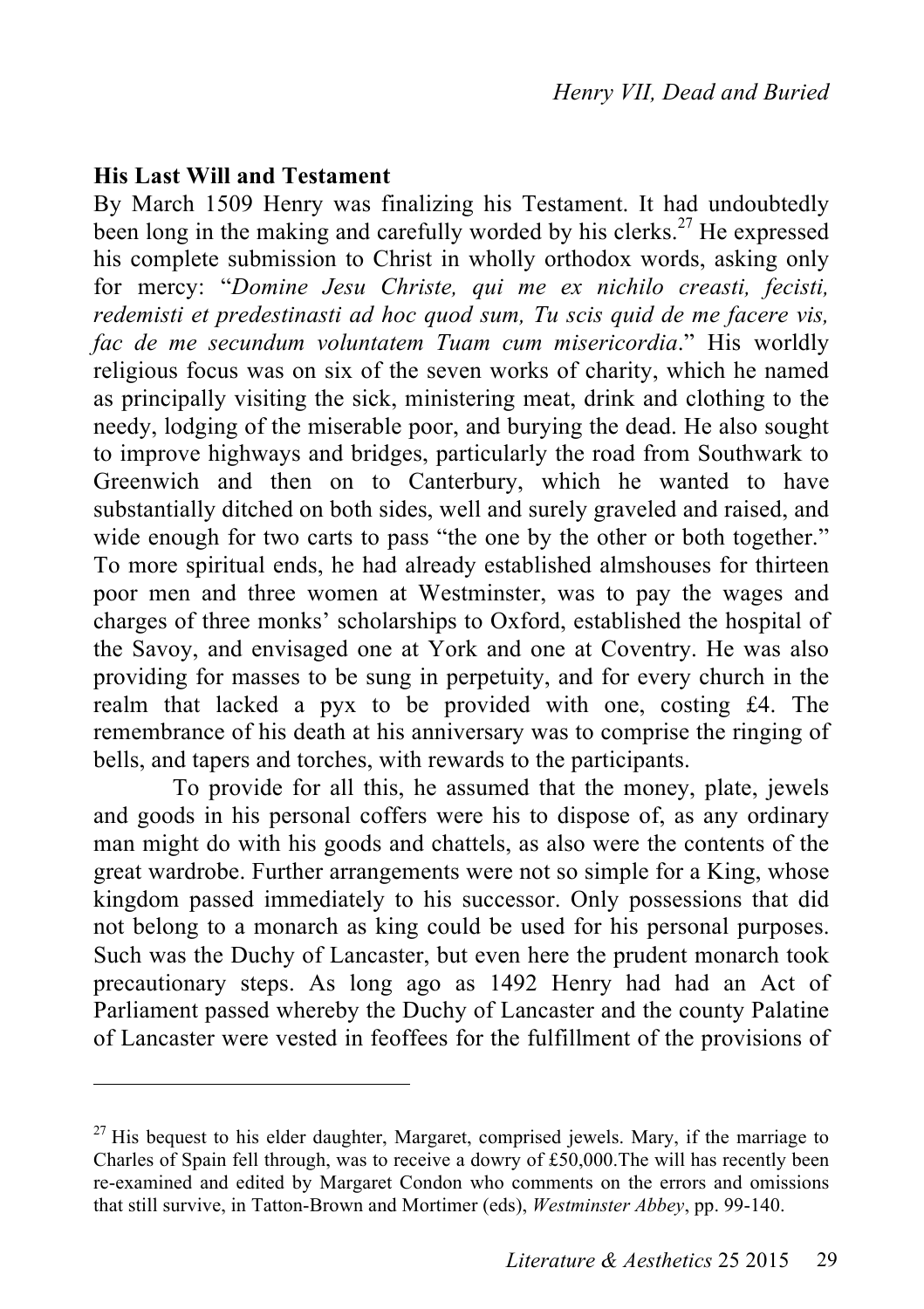his Testament including "the payment of our debts, the advancement of our children not preferred, deeds of charity" and more. Since most of those named in that Act predeceased him, he had another Act passed in 1504 nominating another set of feoffees. In doing this he was following the precedents set by Henry V who had similarly left the duchy to trustees, who had issued a certificate for its revenues.<sup>28</sup> Henry VI had intended the same use of duchy lands and so had Edward IV.<sup>29</sup> Henry VII had already conveyed £2,250 to the abbot, prior and convent of Westminster, by an Indenture 30 and had paid money to Mr Hatton, Provost of Kings Cambridge, for the chapel there.<sup>31</sup>

The will was finally dated at Canterbury 10 April. The executors named were his mother, Margaret, the Archbishop of York, and the Bishops of Winchester, London, Salisbury, Lincoln and Rochester, the Earls of Arundel and Surrey, Sir Charles Somerset, Lord Herbert, Sir John Fynieux Chief Justice of Kings Bench, Sir Robert Rede Chief Justice of Common Pleas, Mr John Yonge Master of the Rolls, Sir Thomas Lovell, Treasurer of the Household, Master Thomas Rowthall Secretary, Sir Richard Empson, Chancellor of the Duchy of Lancaster, Sir John Cuttes, Under Treasurer General, and Edmund Dudley esquire; with the Archbishop of Canterbury as supervisor. Henry envisaged the completion of his instructions as taking some time (at least three years), since he arranged for them to meet every year, at least once a term, and to be paid munificently at £6-13-4 a day, and for those who attended, fifty marks each half year, until each had received £100.

<sup>28</sup> See R. Somerville, *History of the Duchy of Lancaster* (London: National Archives, 1953), pp. 53-54; and Helen Castor, *The King, the Crown, and the Duchy of Lancaster: Public Authority and Private Power 1399-1461* (Oxford: Oxford University Press, 2000). <sup>29</sup> See William Hardy (ed.), *Charters of the Duchy of Lancaster* (London: printed by order

of the Chancellor and Council of the Duchy, 1845), pp. 209-11.<br><sup>30</sup> The original survives. The payment is recorded in Heron's book of payments. See NA

Exchequer [hereafter E] 36/215 p. 344. <sup>31</sup> NA E36/214 pp. 302, 344.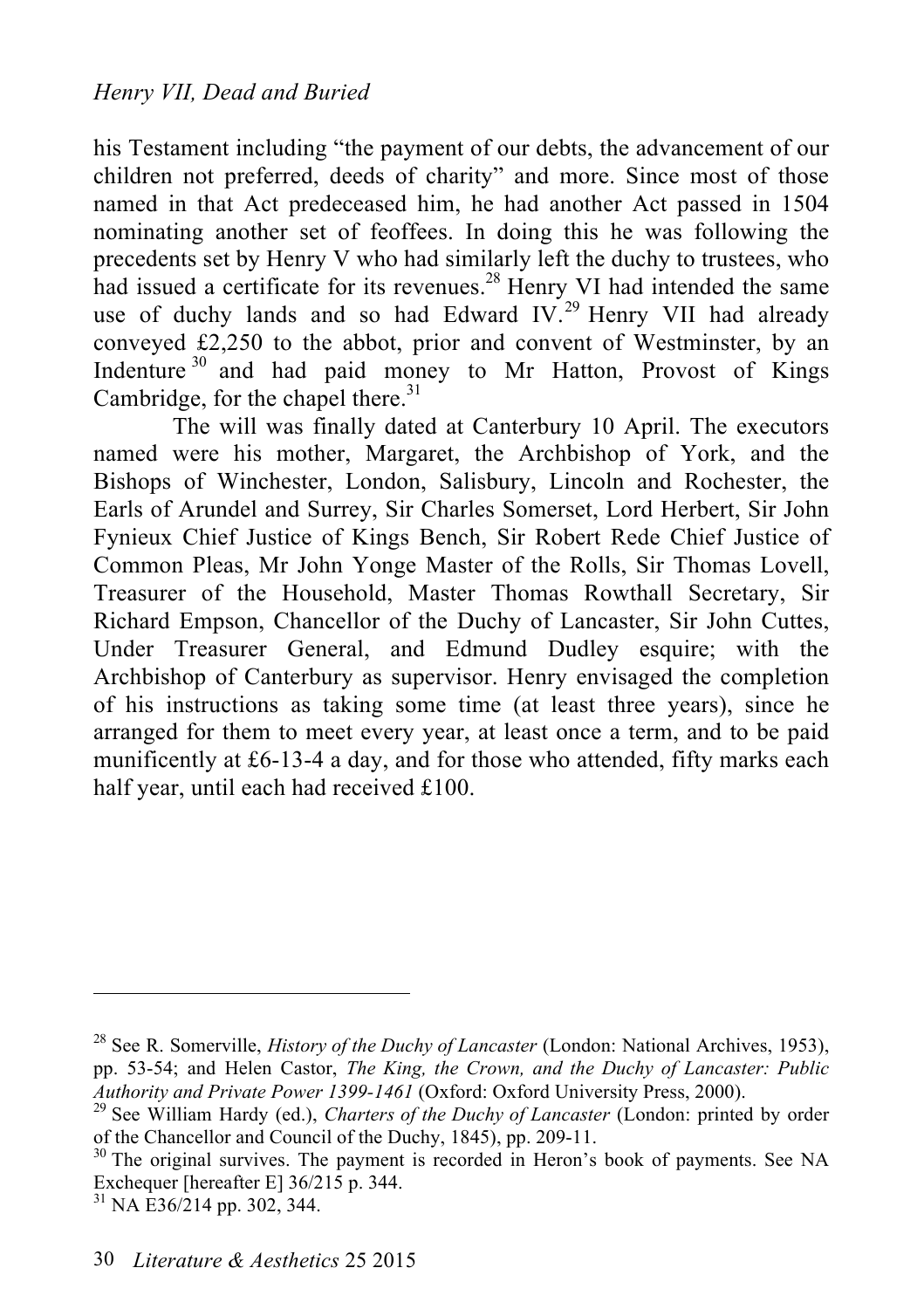#### **The Death and Funeral**

Biographies of Henry VII usually give long literary accounts of the death based on Hall or the diary of the herald, Roger Machado. 32 Thomas Penn's recent narrative describes the funeral as part of the process of securing Henry VIII's accession.<sup>33</sup> Perhaps significantly, the date of his death has always been slightly uncertain.<sup>34</sup> One chronicler has it as 21 April 1509, the Saturday before St George's Day, while the Greyfriars chronicle has it on 22 April, the day from which Henry VIII's reign is usually begun.<sup>35</sup> It is frequently accepted, based on interpretation of fragmentary evidence, that his death was concealed for three days while the dominant faction arranged that the succession would follow without a hitch.<sup>36</sup>

What really ensued remains somewhat unclear. Perhaps significantly, Henry VIII's letters of pardon and other matters relating to his father's reign, tend to grant the retrospective forgiveness for all matters prior to 23 April.<sup>37</sup> The detailed accounts of the rites, moreover, confuse this further.<sup>38</sup> 23 April was the feast of St George, with major festivities which were a normal part of the cycle of court life, and which all leaders at court and in the country would be expected to attend, convenient for marshalling the necessary processions, less so for those who fear conspiracies against the succession. The accounts, however, simply note, "no offering." Henry VIII's 'book of payments' starts 1 May 1509, leaving payments in the first week or so of the reign unaccounted for.<sup>39</sup> It does show the messengers paid at the Tower for riding out on an undisclosed date to sheriffs and justices, peers and officials, presumably to announce "the King is dead, long live the King," but the regular payments in this

<sup>&</sup>lt;sup>32</sup> Herald's College, Arundel MS. 51.<br><sup>33</sup> Thomas Penn, *Winter King: Henry VII and the Dawn of Tudor England* (New York: Simon & Schuster Paperbacks, 2011).<br><sup>34</sup> For a thorough examination of the position see S. J. Gunn, 'The Accession of Henry VIII',

*Historical Research*, vol. 64, no. 155 (1991), pp. 278-288.<br><sup>35</sup> A. J. Pollard, *Reign of Henry VII from Contemporary Sources*, vol. 1 (London: Longmans,

Green, 1913), p.330.<br><sup>36</sup> For references, consult Mark Horowitz (ed.), *Who Was Henry VII?: The 500th* 

*Anniversary of the Death of the First Tudor King (1509-2009)* (London: Wiley-Blackwell, 2009).<br><sup>37</sup> NA E King's Remembrancers Rolls 159/288, 289, 290 *passim*.<br><sup>38</sup> The heading of the document simply says that the accounts relate to Henry's death, which

occurred 21 April 24 Henry VII and he was buried at Westminster 11 May next following.<br><sup>39</sup> NA E 101/416/12, an account book of Heron's from the first year of Henry VIII's reign.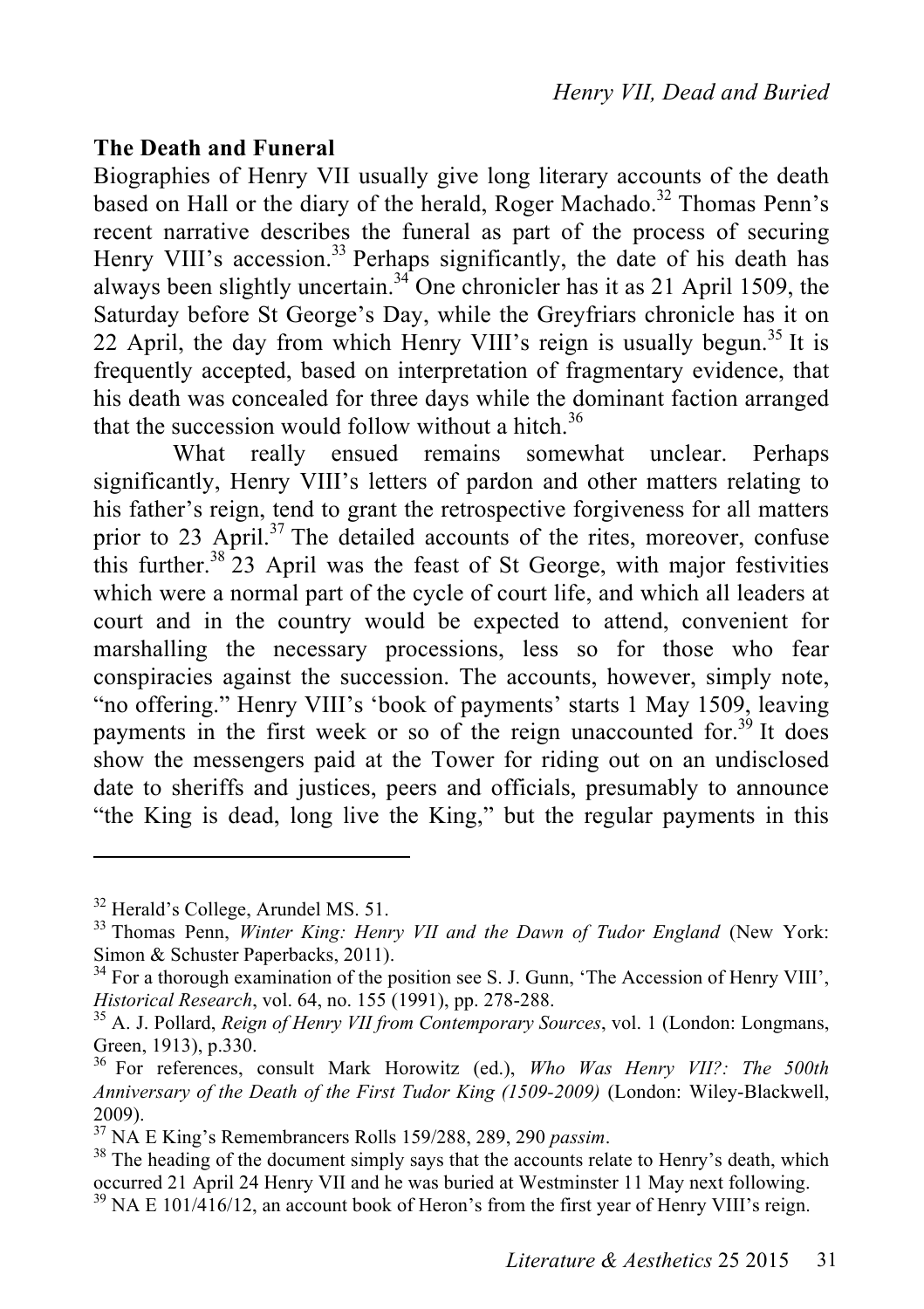book only start 24 May and it is not clear what the date of the dispatch of messengers was. 40 It is at the end of Henry VII's last book of payments that the entry of the costs for his funeral is recorded. The warrants for payments were issued not by Henry VIII but by the executors of Henry VII's will.<sup>41</sup>

The first Tudor monarch breathed his last at Richmond. In his sermon at the funeral, Fisher presented his death as a perfect example of the *ars moriendi*, with the king weeping and sobbing, bowing to the body of Christ beating his breast and embracing the crucifix.<sup>42</sup> The published version shows the king lying in state before the preacher and the people.<sup>43</sup> Before this moment, however, there was much to do.

#### **Organising the Funeral: The Role of the Executors**

Whether political negotiations over the execution of the Testament and the non-continuance of certain of the executors in office delayed the public announcement of his death cannot be certainly established. Since a King's Will and Testament was not proved like those of ordinary mortals, the supervision of the Archbishop of Canterbury apparently sufficing the Church, various queries about the exactitude with which it was observed remain. Volume 1 of the *Letters and Papers, Foreign and Domestic Henry VIII*, perhaps because of the editor's determination to adhere to chronological order, interspersing foreign papers, gives a misleading impression of the events which are more easily followed from the arrangements of the State Papers themselves. The detailed tidy accounts of the funeral expenses are amongst the wardrobe records,<sup>44</sup> and a rough draft of part of these is now in the Huntington Library in San Marino, California.

<sup>40</sup> NA E 36/215. J. S. Brewer (ed.), *Letters and Papers, Foreign and Domestic Henry VIII*, vol. 1 (London: Longmans, Green, 1862), p. 963, has confused this by arbitrarily transferring the payments from one book to the other.

 $41$  NA E  $36/214$ . The commissioners, it is noted, paid and delivered to certain persons upon divers and sundry warrants "to me John Heron directed and signed by the executors of our forsaid late King Henry" £8,474-4-6 and also to John Sharp £100 and William Tyler £100

by a warrant in the Kings will and to the Friars Observant by warrant £333-6-8.<br><sup>42</sup> John Fisher, 'Funeral Sermon for Henry VII', in J. E. B. Mayor (ed.), *English Works of John Fisher* (Oxford: Early English Text Society,

<sup>&</sup>lt;sup>43</sup> Cecilia Hatt, ' "The Tree and the Weed": Bishop John Fisher's Sermons at Paul's Cross', in W. J. T. Kirby and P. G. Stanwood (eds), *Paul's Cross and the Culture of Persuasion in England, 1520-1640* (Leiden: Brill 2014), pp. 95-106. <sup>44</sup> NA LC 2/1 f. 81ff.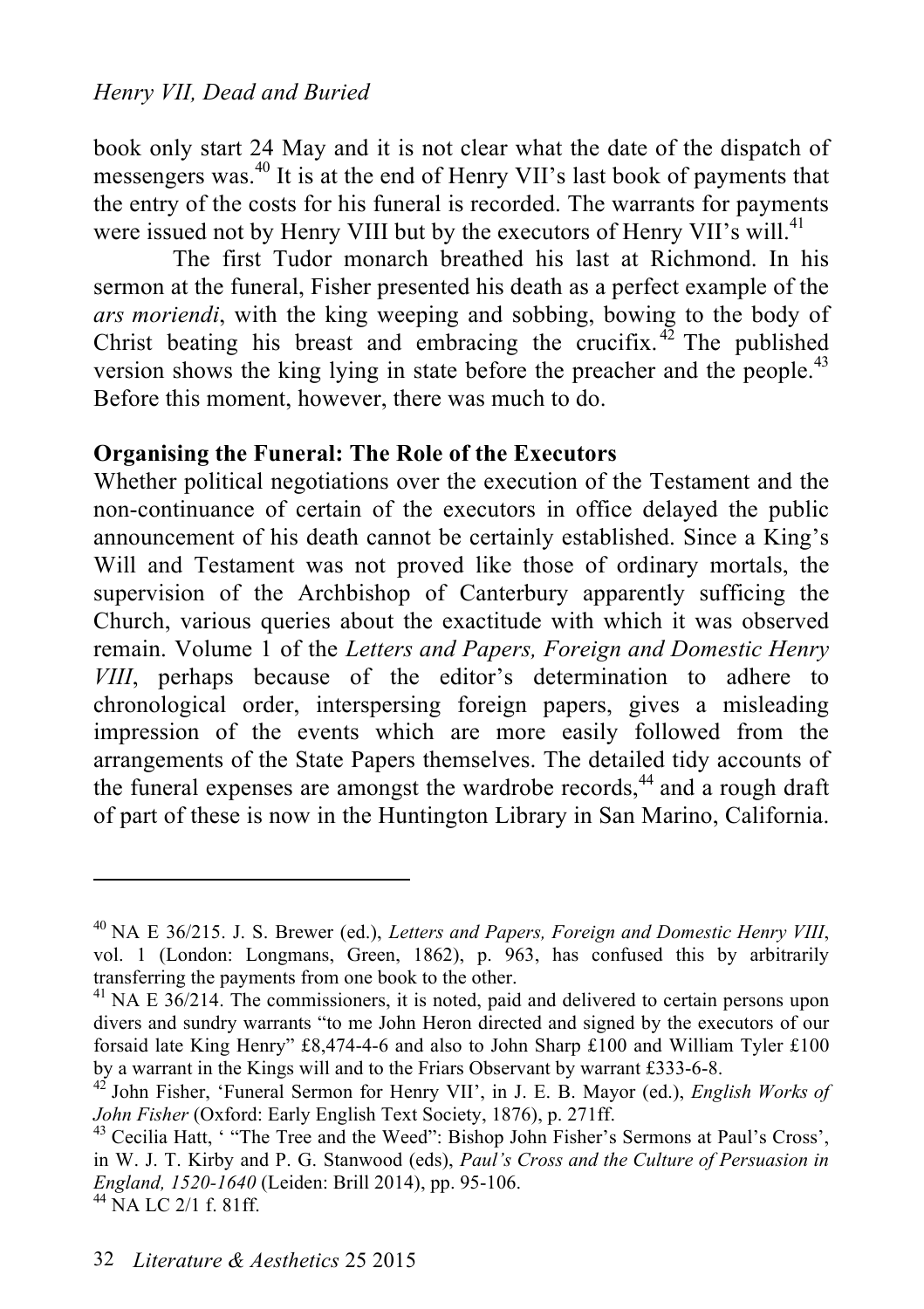The draft is illuminating because it shows alterations such as the crossing out of various names from the lists of mourners who are to receive cloth.<sup>45</sup>

From the start, it is clear that those acting as executors are differ somewhat from those in the formal will, reflecting the disgrace of Empson and Dudley, who were made political scapegoats for some of Henry's actions. The rough book of accounts lists as executors the archbishops of Canterbury and York, the bishop of Winchester, and my lord treasurer (Surrey), my lord chamberlain (Somerset), Mr Secretary (Rowthall) Sir Thomas Lovell the treasurer of the Kings house, the under treasurer (Cuttes) and the master of the rolls (Yong) as well as the duke of Buckingham, who was not appointed and does not seem to act. Perhaps, his naming when he was one of the possible opponents of Henry VIII's succession is part of the politics surrounding his position. As funeral protocol required the absence of the immediate family from the obsequies, it was Buckingham who had, if possible, to be the royal representative.

As executors, they are to have more servants as a 'super' over and above those allowed on the general warrants.<sup>46</sup> These are the executors who act. The others named executors were inactive – the bishops of Salisbury and Lincoln the two justices Sir John Fynieux chief justice of Kings bench, Sir Robert Rede chief justice of common pleas, Sir Richard Empson, still chancellor of the Duchy of Lancaster until after the funeral, and Edmund Dudley – do not act. Although Fynieux and Rede, who were reappointed to their positions, were amongst the mourners, the other laymen were not. The first orders from the active executors of Henry's will are dated 24 April and are signed by Margaret, and then by the Archbishop of York, Richard Fox, the Bishop of Winchester, John bishop of Rochester, Charles Somerset, and John Cuttes.<sup>47</sup> Winchester, Surrey, Somerset, Lovell and Cuttes sign on 25 April. 48 On 26 April Margaret, Surrey, Winchester, Somerset and Rochester sign,<sup>49</sup> on 28 April Margaret, York, Winchester and Somerset,<sup>50</sup> on 9 May Surrey, Winchester, Arundel, Somerset, Lovell and Cuttes.<sup>51</sup>

- 
- 
- 

<sup>&</sup>lt;sup>45</sup> Huntington Library, San Marino, HM 745.<br>
<sup>46</sup> Huntington Library, San Marino, HM 745.<br>
<sup>47</sup> NA SP 1/1 f. 10.<br>
<sup>48</sup> NA SP 1/1 f. 11.<br>
<sup>50</sup> NA SP 1/1 f. 12.<br>
<sup>51</sup> NA SP 1/1 f. 13.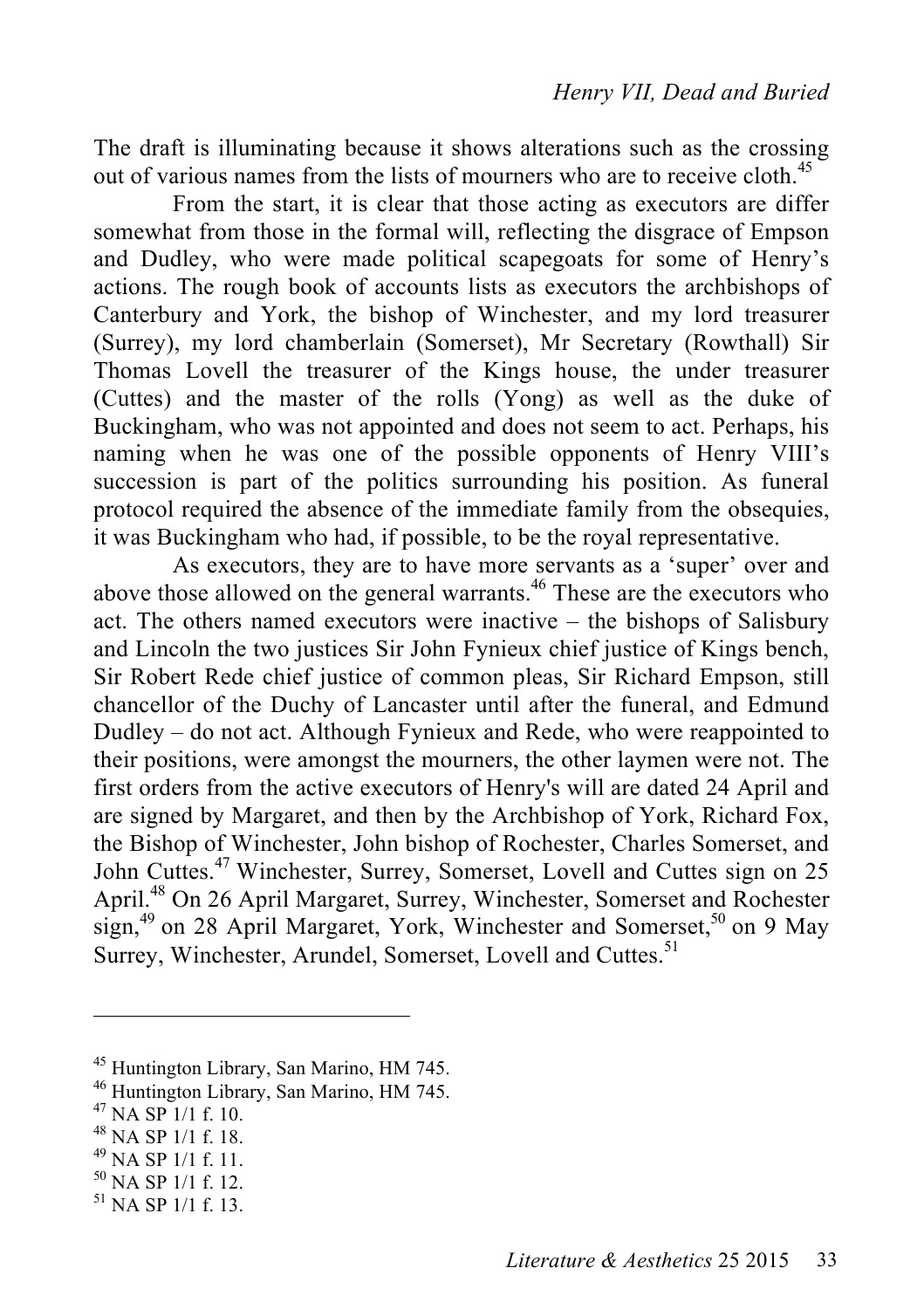#### *Henry VII, Dead and Buried*

After the funeral, the position alters. Although on 26 May Surrey, Winchester, Somerset, Rochester, Lovell, Rowthall, Yong and Cuttes sign, by 20 May Cuttes in acknowledging the receipt of 1,000 marks from Heron had entered 'by virtue of a warrant to the said John Heron from the King's Council in that behalf<sup> $52$ </sup> and by 6 June the order to Heron for the payments under Henry VII's will comes with Henry's own signature at the head at the request of the executors. 53 There is nothing further to show whether the executors continued to meet separately, as Henry had laid down, to fulfill his bequests. The executors seem to have become in fact, only an aspect of Henry VIII's Council. The immediate removal of Empson from his position as Chancellor of the Duchy, which could be regarded as in contravention of the Act of Parliament, was swept under the carpet.

Did the trustees ever receive the revenues of the Duchy for the purpose Henry required? The Act left the administration in the King's hands so it is difficult to prove; the receiver general's accounts merely shows payments to the cofferer of the household by assignment made at the Receipt of the Exchequer and four bills amongst the records of the Duchy and £5,161-19-10 1/2 are marked "paid to the chamber to John Heron by a warrant of the King which ordered the auditors under the seal of the Duchy of Lancaster 28 June 2 Henry VIII," to acquit the receiver-general for this amount.<sup>54</sup> Although it is difficult to prove a negative, none of the leases appear to be made, as was instructed in the names of the feoffees. 55 Did Mary ever get the money left for her? What explains the discrepancies in the dates? Margaret, in Scotland, complained that she never received the jewels to which she was entitled. Henry VIII certainly accepted his father's Testament so far as the masses and alms accompanying the funeral and the tomb was concerned.

<sup>&</sup>lt;sup>52</sup> NA SP 1/1 f. 17.<br><sup>53</sup> NA SP 1/1 f. 30.<br><sup>54</sup> NA Duchy of Lancaster [hereafter DL] 28/6/8, Thomas Bonham's account as receiver general of the Duchy from Michaelmas 24 Henry VII to Michaelmas 1 Henry VIII.<br><sup>55</sup> NA DL 41, DL 42/28, a book of leases all apparently in Henry VIII's name.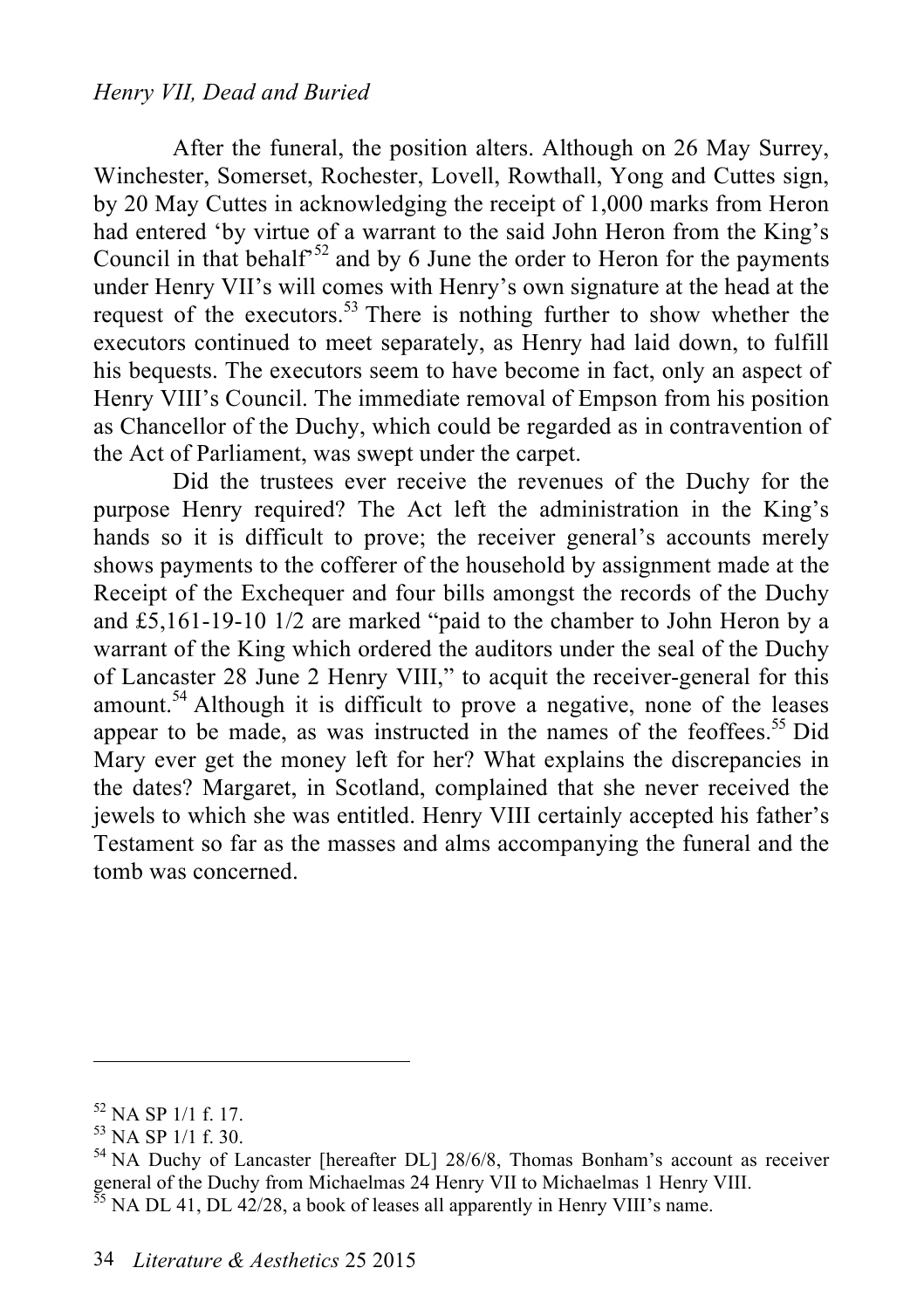#### **Providing for the Funeral**

Henry VII himself had modestly left to his executors and supervisor the arrangements for his funeral ceremonies. They were to "have a special respect and consideracion to the laude and praising of God, the welth of our soule and somewhat to our dignitie Roial, eviting alwaies dampnable pompe and oteragious superfluities." Whether what was provided met these criteria or the need for as much ostentation as could be introduced cannot be decided. As the funeral needed to be a massive pageant that expressed the idea of Kingship and the relationship between King and people presenting the state to the world about it seems unlikely. The executors took the opportunity to have as lavish a ceremonial as possible, to display the Tudors standing and emphasise the grandeur and dignity of Henry VII's line.

There are difficulties in fitting together the accounts of the prefuneral events. They vary slightly, as might be expected in minor details, such as how many horses drew the chariot, but they pose greater problems. Henry VII died on either the Saturday or the Sunday according to contemporary accounts. Now, allegedly soon after Henry's death: while his body rested in the Great Chamber, there were three days of solemn masses and dirges; then the corpse was removed into the Hall where there were three further days of masses; and then to the Chapter House where there were yet three more days; and on the Wednesday, 9 May, the body was placed in the 'chare' to take it to London. The account of the watching over the body, however, has it starting on a Thursday evening, with a rotation of mourners, starting with Essex, Derby, Lord Fitzwater, Willoughby, Fiennes, Grey of Dorset and others, an honour that acknowledged their positions. On the Friday the Dean of the Chapel, the Abbot of Winchecombe and the Bishop of Rochester sang three masses. The next group of mourners included the Earl of Kent and Sir Davy Owen (*causa sanguinis*, as bastard son of Owen Tudor, he was Henry VII's uncle), and on Saturday three masses were sung by the Kings Almoner, the Abbot of Tower Hill and the Bishops of Llandaff, and so it went on. 56 The following timetable shows the problems:

<sup>56</sup> BL Arundel MS. 26 f. 28.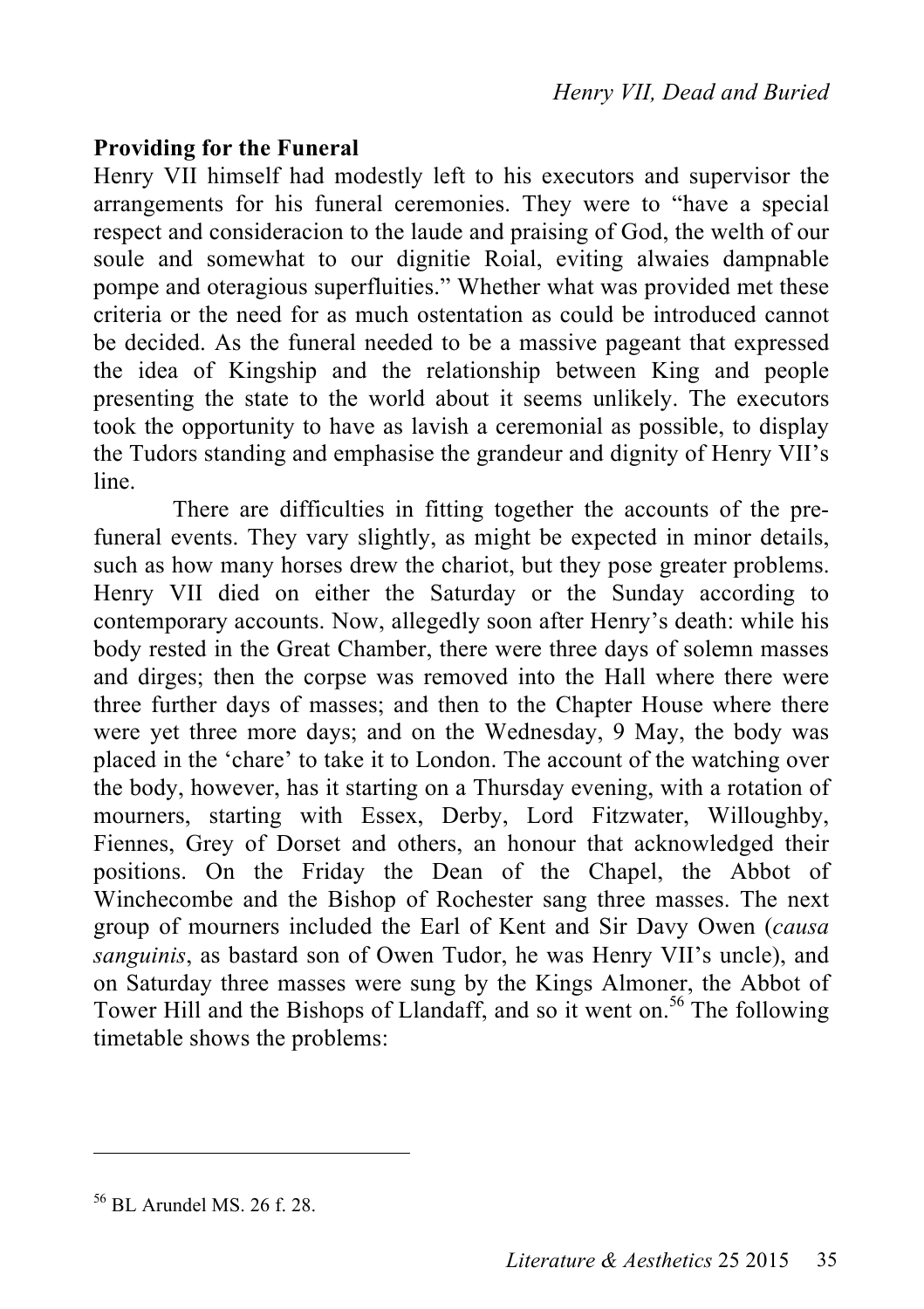**Saturday 21 April Possibly Henry VII's death. This is the date usually** given and given in some of Henry's formal letters of notification**.**

**Sunday 22 April** This is given in some other letters and is the date usually given.

**Monday 23 April** This is the date on the Pardons. And in the accounts shows the start of 15 days work by the wax chandlers (which assumes this ends by the morning of 8 May or no work on Sundays end evening 9 May).

**Tuesday 24 April** First order from Margaret Beaufort as one of the executors of the will. Alternative possible start of 15 days work by the wax chandlers at Westminster (which assumes it is completed by the morning of 9 May, and that they worked on Sundays). NB: The maximum days the wax chandlers servants were paid at St Paul's was fourteen in the tidy account, so this would be the first day of fourteen days.

**Wednesday 25 April** Orders from a long list of executors.

**Thursday 26 April** Further orders from Executors. The first watchers over night by King's body (named).

**Friday 27 April** Three masses sung.

**Saturday 28 April Three masses sung; alms to poor at the Clink, St Paul's.** 

**Sunday 29 April** Three masses sung; alms to poor at the Clink, St Paul's.

**Monday 30 April** The first of three days in which the body lay in the Chamber.

**Tuesday 1 May** The second of three days in Chamber; formal start of Henry VIII's book of payments.

**Wednesday 2 May** The third of three days in Chamber.

**Thursday 3 May** The first of three days in which the body lay in the Hall.

**Friday 4 May** The second of three days in Hall.

**Saturday 5 May** The third of three days in Hall.

**Sunday 6 May** The first of three days in which the body lay in the Chapter. **Monday 7 May** The second of three days in Chapter.

**Tuesday 8 May** The third of three days in Chapter.

**Wednesday 9 May** The body taken to London via St Georges Field Southwark; alms to poor at the Clink, St Paul's.

**Thursday 10 May** The body lies in state at St Paul's; alms to poor at the Clink, St Paul's.

**Friday 11 May** The King buried at Westminster; alms to poor at the Clink, St Paul's.

Various questions arise. Why was the watching delayed? Certainly, the King's corpse had to be properly prepared and his death mask taken.<sup>57</sup> £14 was spent on sealing of the corpse using forty ells of linen and two hundred weight of wax and spices and myrrh. Then another £6-13-4 went on

<sup>57</sup> See A. Harvey and R. Mortimer (eds), *The Funeral Effigies of Westminster Abbey* (Woodbridge: Boydell Press, 2003).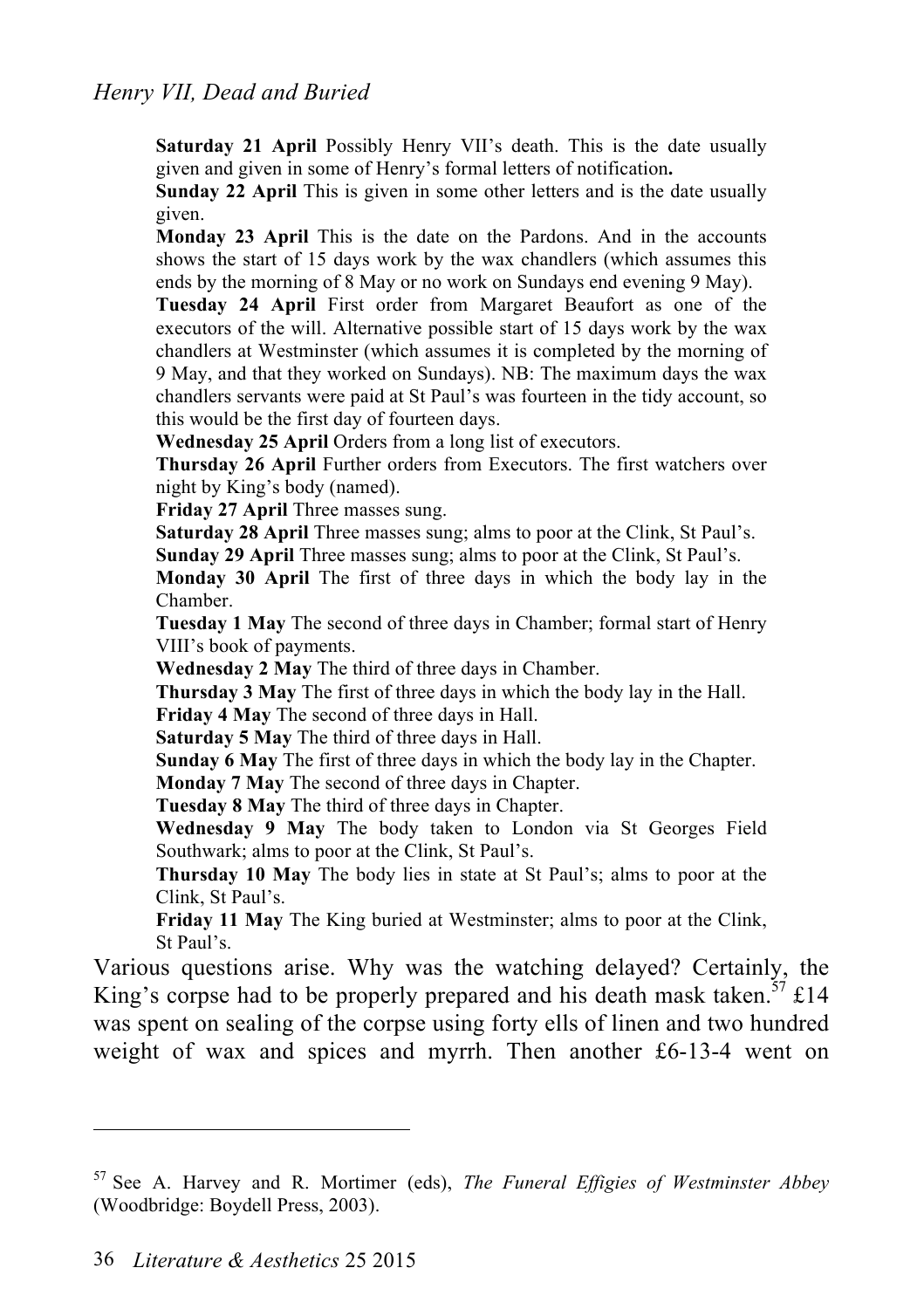"leading" it,<sup>58</sup> and a suitable coffin had to be prepared and the plumber, John Buswell had to make the "molds of scripture" about the corpse. There was also the King's picture to be set up; but does this explain the four or five days before the first mourners' watch? The cortege started out on May 9 and the final interment took place on May 11. For a royal funeral it was eventually a comparatively short space of time. Perhaps Henry VIII and his advisers felt some need for haste.

To get the proceedings ready in such a short time, these were days of frenzied activity behind the scenes, which can be traced in the detailed accounts<sup>59</sup> Men rushed up and down the Thames from Richmond to London, from London to Greenwich, and back to Westminster. They went in boats, drove carts and moved mountains. Women washed and baked and sewed, as all the paraphernalia, all the people, clad in the appropriate robes, were assembled in the right places and at the right time for the ritual interment of a great King. Everyone was pressed into service.<sup>60</sup>

<sup>&</sup>lt;sup>58</sup> NA LC 2/1 f. 103; Huntington Library, San Marino, HM 745, p. 23.<br><sup>59</sup> Huntington Library, San Marino, HM 745.<br><sup>60</sup> Huntington Library HM 745 f.107. Officials mentioned in Henry VII's funeral accounts make an interesting list for administrative historians, as it sometimes indicates an importance not evident from the formal role. Note especially the Hatcliffes (or Atcliffes) - George Atcliffe is servant to the "princess of Walys," Edward Hatclyffe is the clerk comptroller of the rolles. William Hatcliffe in the counting house. My lord Treasurer (Surrey), my lord Chamberlain (de Vere), Mr Secretary, (Rowthall) Sir Thomas Lovell (treasurer of King's household and chancellor of the Exchequer), Sir John Cuttess the undertreasurer, the master of the Rolls (Sir John Yonge) Henry Worth master of Kings jewels, my lord wardrobe [crossed out] clerk of the council William Bellouse, the judges John Fyneux CJ Robert Rede CJ common Pleas, William Hody chief baron; John Erneley King's attorney William Portear clerk of the crown, Walter Foster clerk of the works, councillors include Mr Chancellor, Mr Chamberlain, Mr Steward, Mr Morgan, Mr Christopher Urswick. Mr Simon Salworth Mr Nicholas West. Henry VII's household at his death included My Lord Steward, Mr Treasurer and Mr controller. The counting house was headed by Mr cofferer, Mr William Hatcliff, Mr John Buntayn, Mr John Myklow with lesser clerks John Robyns, William Saxilby, William Blacknall Thomas Darell, Henry Hawker and Thomas Haimes; they controlled the bakehouse, the pantry, the cellar, the buttery the pitcher house the spicery the confectionay the waffery, the Chanfry, theurry, the laundry, the kitchen the larder the boiling house, the accatry, the poultry, the scaldinghouse, the sculley and the salfry.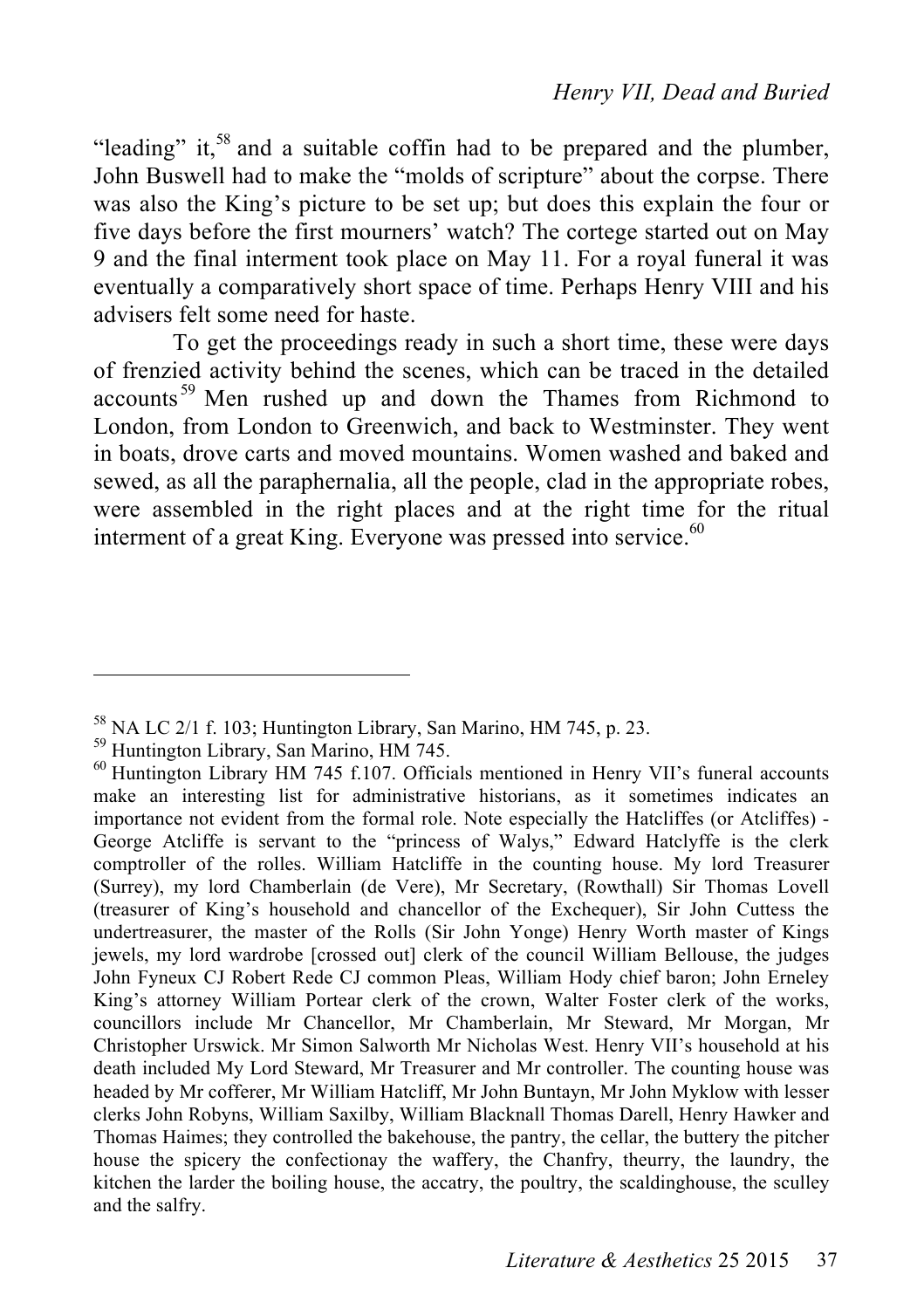# **Representing the Kingdom in Mourning**

News of the king's death was carried through the realm and symbolically the king's people had to participate in the mourning procedures even if all they could do was offer a mass. In London arrangements were made for residents and others to line the route along which the body would pass. Ritually the people who represented the kingdom were to go to London and Westminster to participate in the rites of transition. Surprisingly few – and they were overwhelmingly those needed to hold the borders – did not appear. To provide part of the requirements for the funeral made a particular relationship with that Kingdom evident. For some it was more than appearance. The rules required nobles to offer palls. It was laid down that a duke (Buckingham, the only duke at that moment) offered five palls, a marquis four, an earl three, a viscount two, and a baron one. A prince, if there were one, should offer seven and a King nine; which invites some consideration of the supposed status of the monarch whose interment was in question.

To wear mourning made from material provided by the monarch was an outward sign that you belonged to the visible Kingdom that the King had ruled, and that you were committed to all that made that Kingdom legitimate. It is interesting therefore that the Scottish earl of Arran was given robes and also Lyon King of Arms for Scotland, who had presumably come with his King's commiseration for the death of his father-in-law. It is significant to observe who has been struck from the lists. Participation in the funeral and membership of the state ran together, and it is worth observing who were omitted. The executors provided set lengths of cloth of a rigidly hierarchical quantity and quality for the entire court and a set number of their servants, again varying with the individual's rank. Knights received twelve yards, squires for the body nine yards, with nine yards of lesser stuff for three servants, gentleman ushers four yards, with six yards for two servants and so on down to the minimum four yards. It may well be that these lists provide a better measure of who could be considered part of the Court, part of the Royal Household and part of the official structure of the Household (which is listed separately), than any other single source, and any omissions from them not otherwise explicable by absence on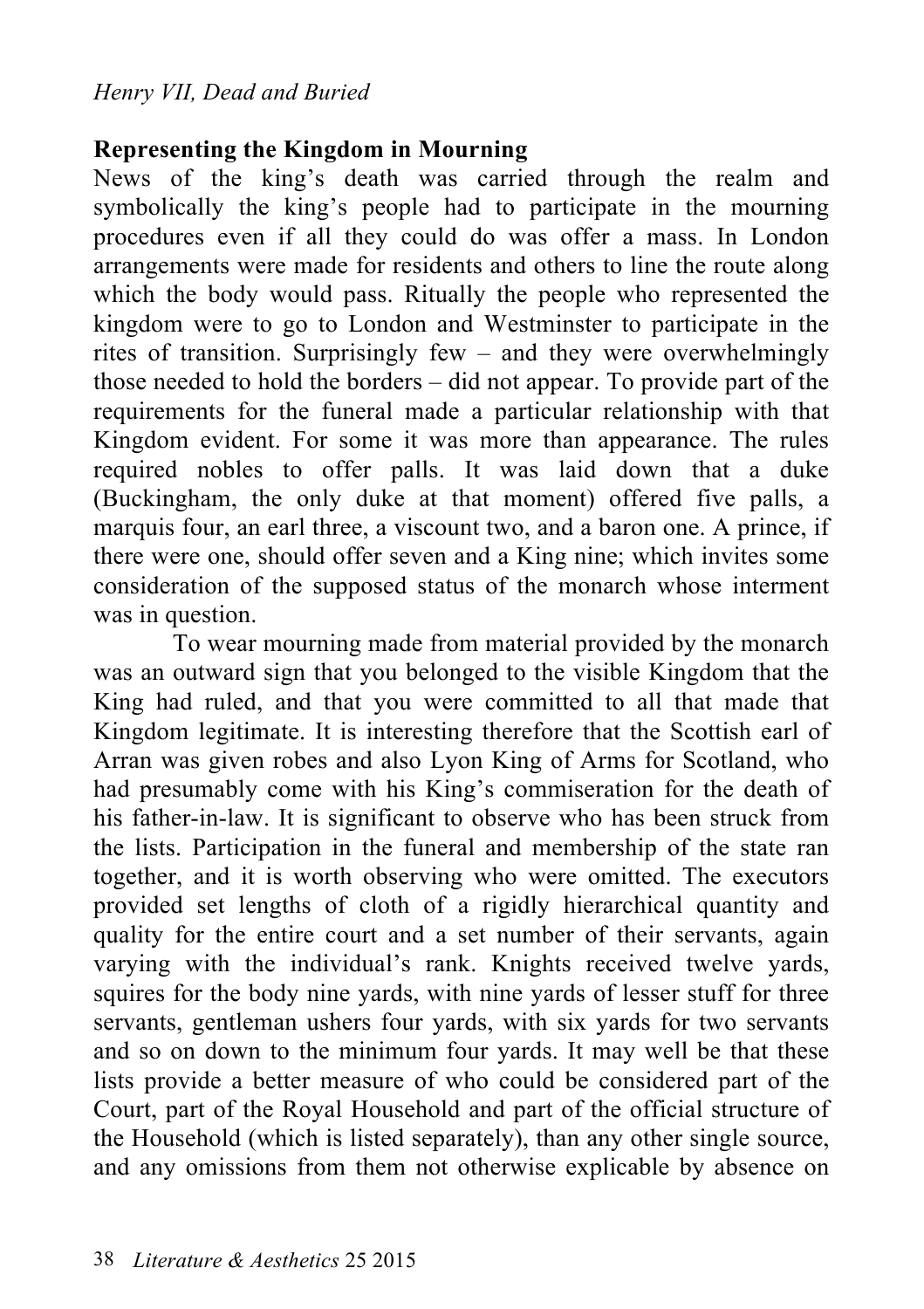royal business may be regarded as significant. It certainly provides a list of the King's Council at the time of his death.<sup>61</sup>

The lists begin with Henry VII's mother, the princes of England, the princess of Castile, and the late queen's sisters, and works down through marquises and countesses, viscountesses and baronesses, to knights' wives and gentlewomen. The men, listed separately, start with Archbishops and Dukes, Earls and Bishops, Barons and the head officers of the Household and so on down to yeomen, grooms and pages, minstrels, trumpeters, the children of the chapel and the King's players. The number of extra servants to be provided for each of the dignitaries is an indication of status. The duke of Buckingham, archbishops of Canterbury and York, the lord chamberlain, Mr Secretary and Sir Thomas Lovell were allowed four, the bishop of Winchester, my Lord Treasurer three, the treasurer of the King house, the under-treasurer and the master of the Rolls two, and the other executors of Henry's will two; all these were extra servants "over and besides the general warrants."

The lists of livery given, however, are not in perfect hierarchical order and may give an indication of who was present at Court when Henry died and who arrived later, as the full court assembled for the ceremony. There is also an internal shift as the first list or two are confined to the senior courtiers who are to receive better quality cloth while in later lists pages, minstrels, grooms, messengers, the keeper of the greyhounds and workers in the bake-house and such like receive their allowance. The whole list, in order of receipt, is broken into sections according to role. It starts with the archbishop of Canterbury, and the bishops of Winchester and London, the lord treasurer and the earls of Essex, Kent and Derby, and a list of barons; Henry Stafford, various Greys, Delaware, Willoughby, both lords Dacre, Lord Ferris the Lord Chamberlain and Sir John Huse, Controller and a list of thirteen knights and four gentleman ushers. Then the lists start again with more bishops (Chichester, Chester and Rochester), more lords (Howard, Fitzwater and Clynton), the secretary, eight more knights, twenty-one

<sup>&</sup>lt;sup>61</sup> Huntington Library, San Marino, HM 745. This volume has been put together from a number of different records and p. 63 marks a new gathering and a different source.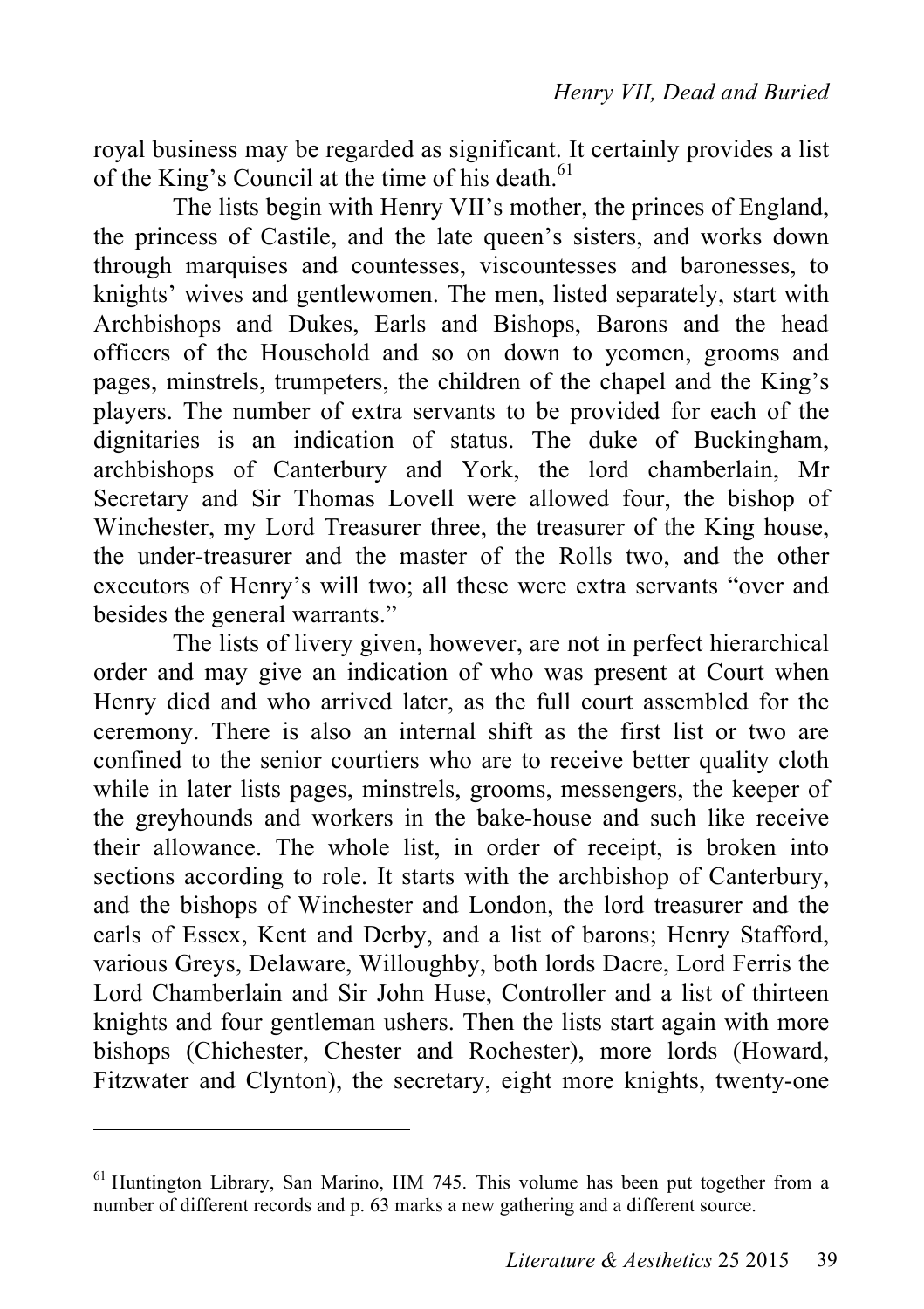squires for the body, twelve gentleman ushers, seweres of the chamber, sergeants of arms, officers at arms, grooms of the chamber, and pages. Then we return to the top of the hierarchy. The King's grandmother, a list of ladies, gentlemen, and chamberers. Finally we have Councillors (Mr Chancellor, Mr Chamberlain, Mr Steward and Mr Morgan) and chaplains. The lists eventually reach the Kings Guard and lesser mortals. The whole suggests that the distribution took several days.

Additionally cloth had to be provided to Dr Ednam for the 330 gowns and hoods for the torchbearers and the beadsmen of Westminster<sup>62</sup> and a further thirty for gowns for the thirty staff torch bearers who were "lacking of the household."63 John Dauncey seems to have been acting as Heron's agent throughout the funeral. Clothing, dress lengths and mantles for the ladies, was only one of his problems. The Court had to be suitably mounted, and in the case of the Princess of Wales and the Princess of Castile, the new King and others, that meant new saddles and harness.

# **Preparing for the Ceremonies**

From the viewpoint of the harassed officials, men drawn from various offices, amongst others the works, the spicery, and even the poultry, the more pressing question was logistical: finding the thousands of yards of expensive materials and arranging its distribution so that the numerous tailors and seamstresses could make the garments in time for the ceremonies; getting together all the other items needed; and keeping a record of all they did so that a reckoning could be made, for which they purchased paper, parchment and ink. Andrew Windsor, the Keeper of the Great Wardrobe was principally in charge and the first £1,000 authorised by the executors, from John Heron, the Treasurer of the Chamber, was in prest (money to be accounted for later) for Windsor for black cloth for hangings. A later prest to Windsor was for £2,895-11-2 broken down into £1,13-19-9 for the wardrobe, £150-6-8 for the stable, £270-8-6 for the painters, £795-3-4 for the chandlery (candles), £205-6-8 for the household, and money for rewards to religious orders and

 $^{62}$  NA LC 2/1 f. 133d.<br> $^{63}$  NA LC 2/1 f. 136; NA SP 1/1 f. 24.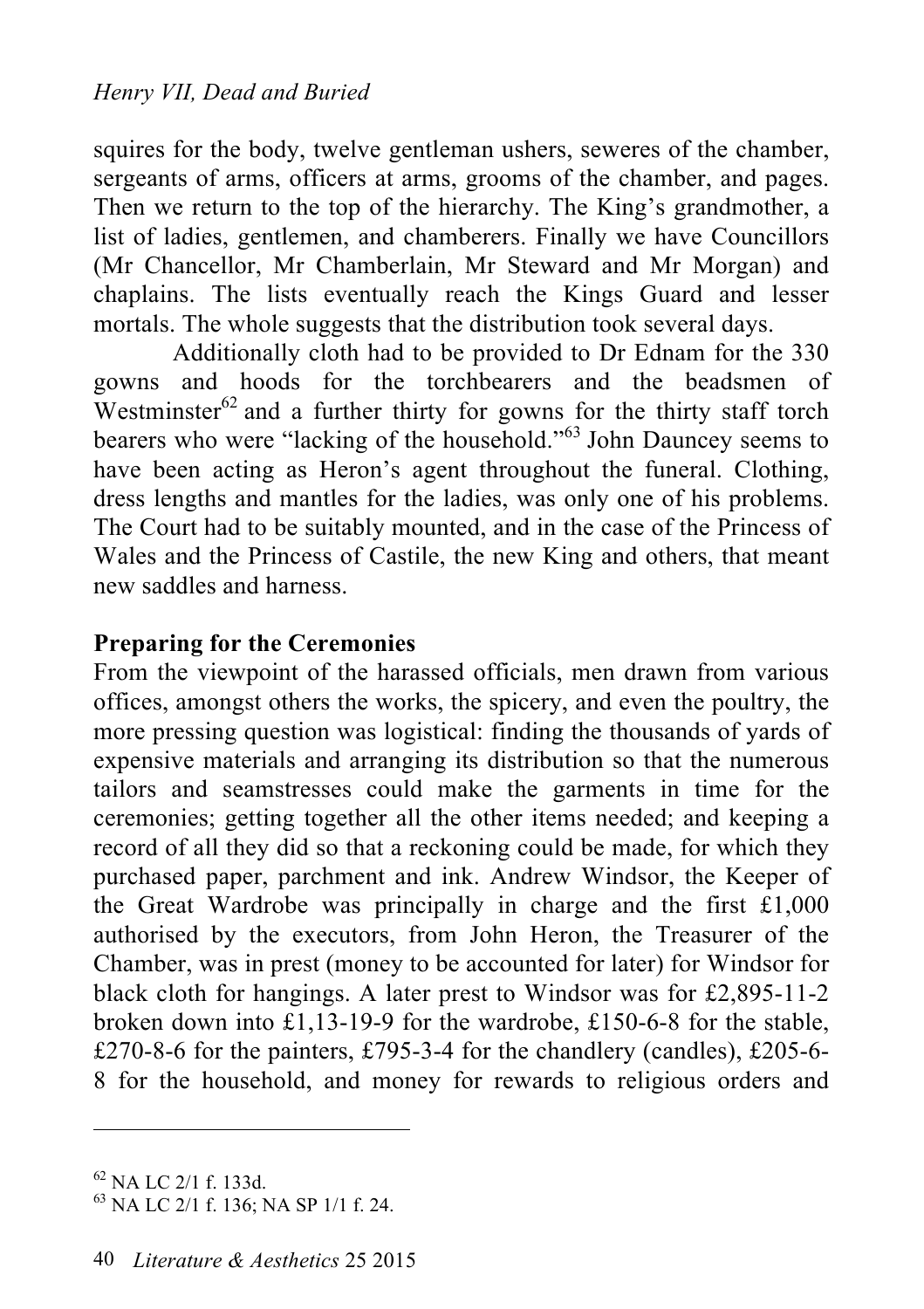churches –  $\text{\pounds}100$  for the abbot of Westminster, £33-6-8 for rewards to the Kings chapel, £50 for the four orders of friars, £130 to 130 parish churches, and £25 to each of five houses of nuns. 64 Windsor was not sole paymaster, however. Apart from smaller sums to Henry Wyatt, master of the Jewel House, and others, Sir John Cuttes received £666- 13-4 for the necessary 'composition' with St Pauls and Westminster – even a King had to pay for the privilege of holding the services there – and for the four orders of friars and others. Cuttess also received the money for the escutcheons, the banners and bawdekins, coats of arms and such like garments and for the torches. 65

The King's bedchamber, his chapel and various other galleries and chambers had to be suitably hung and the wardrobe supplied 559 yards of black cloth conveyed to Richmond for this purpose; which in turn required freighting a "great boat." Another 418 1/2 yards were needed to hang in the choir at St Paul's and 690 yards more for Westminster Hall. 66 The Cloth of Estate for the altars at Richmond and Greenwich also had to be prepared. The painters had to produce escutcheons and banners in their hundreds, the King's arms sole, the King's and Queen's impaled with the garter about the arms and some with "eight powderings, two roses, two portails two fleur de lys and two stounes;" as well as embroidered coats of arms and helms and shields and the Swords of State. 67

Elsewhere, the venue for the obsequies had also to be prepared. At St Paul's the work of the wax chandlers and their labourers took fifteen days. Cooks and other ancillary staff had to be employed to see to their physical needs during the time and beds hired. Ironworkers and joiners were required to make the hearse and the stands around it. The lists give endless details, including braces of iron, and hoops for the "principals" of the hearse, four ears for the chest, 124 small pins of iron, 4 square hapses, staples for the hearse, 23 dressed pins, 6 great sayboards, a pair of cross garnets, and two pairs of side garnets. After the hearse was made, it had then to be provided with the painted and

<sup>&</sup>lt;sup>64</sup> NA SP 1/1 ff. 10, 16.<br><sup>65</sup> NA SP 1/1 ff. 13, 14, 15.<br><sup>66</sup> Huntington Library, San Marino, HM 745, p. 121-122.<br><sup>67</sup> NA LC 2/1 f. 100d.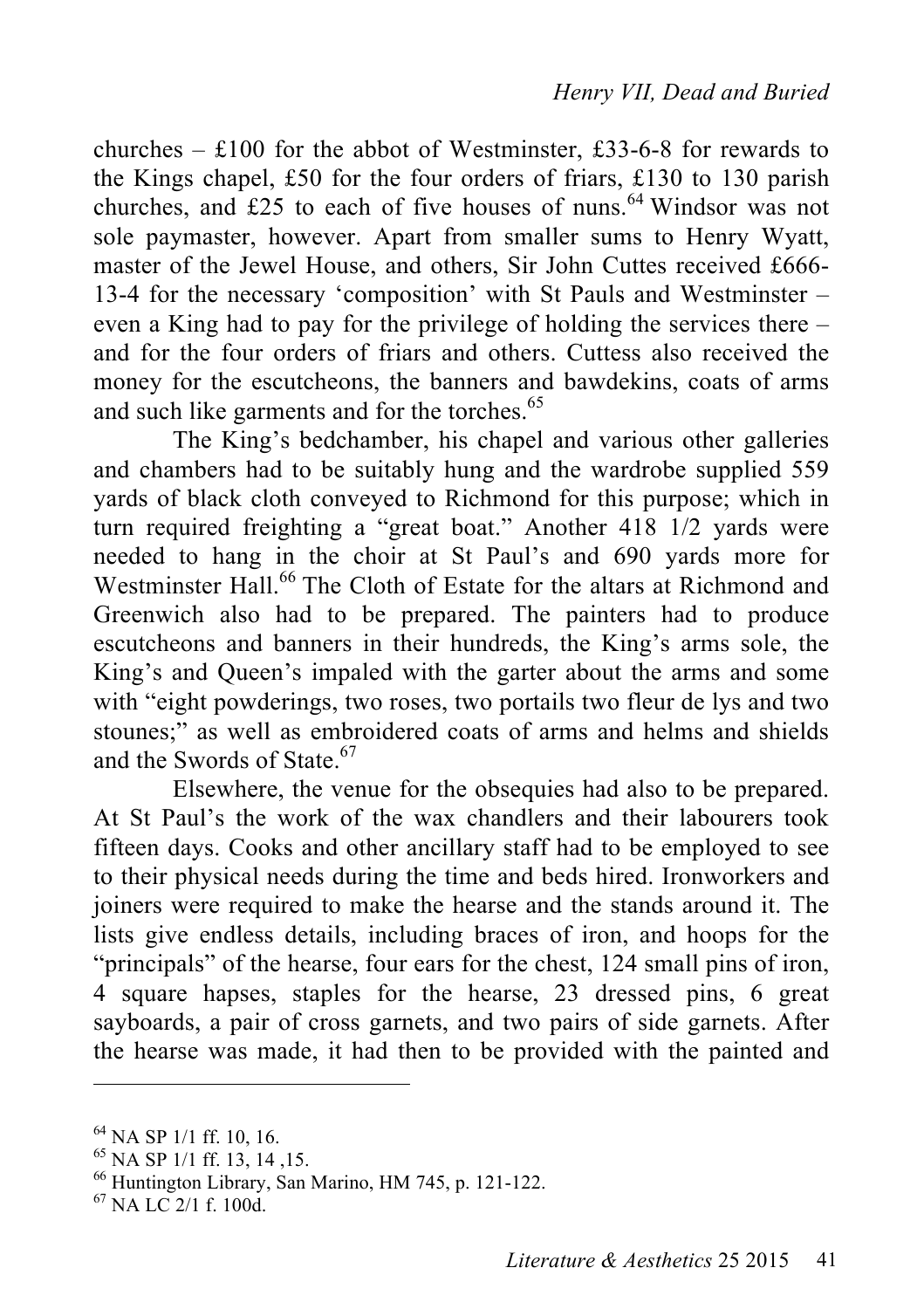gilded imagery of Scriptures, which were put on the pillars, and candlesticks had to be hired to stand about it for fourteen days. Wire was needed in quantity, packthread, banners, and banneroles. The hearse and all the rails and fitting were stained black and the Chancel where the tomb was to stand adorned with the effigies of seventy-two Kings – Henry's mythical ancestors – each in their own "house" and with 347 cloud angels and seventy archangels. All this required an endless supply of red and green wax, and the equipment for melting and modeling it. The hearse had a great angels standing on each corner.<sup>68</sup>

At Westminster the preparations were different, but possibly even more elaborate. Thirty great cloud angels were surrounded by nearly seven hundred smaller angels, and the 320 'other' angels. The tableau included two great images of John and two great Kings, and numerous roses and *fleurs de lys*.

# **Spiritual Preparations and Alms**

Meanwhile, alms were distributed in accordance with Henry's instructions. Henry had asked for 10,000 masses within one month in honour of various entities  $-1,500$  in honour of the Trinity, 2,500 in honour of the Five Wounds, 2,500 for the Five Joys of Our Lady, 450 for the Nine Orders of Angels, 150 for Patriarchs 600 for the 12 Apostles and 2300 for All Saints - for each of which 6d was to be paid the priest.  $£2,000$  was to be paid in alms  $£1,200$  among the poor "as may travail to ask elemose" who were to get 4d each (which suggests at 60 to the pound an incredible 72,000 beggars), and £500 to the lame, blind, bedridden and needy. £300 was to go to prisoners in gaol for debts of under £4. In response to this, the King's Almoner, Dr Edman, who was attendant on the corpse, and Dr Beckingsale, Dr Rawlins and Dr Honywood who were in London, and Doctor Lupton who was in Westminster, distributed over £1,500, and in order to ensure that all knew of this benefaction a crier was employed for twelve shillings to go about the city. The poor in prisons such as the Clink were substantially provided for several days running. In addition food and drink were

<sup>68</sup> Huntington Library, San Marino, HM 745, p27.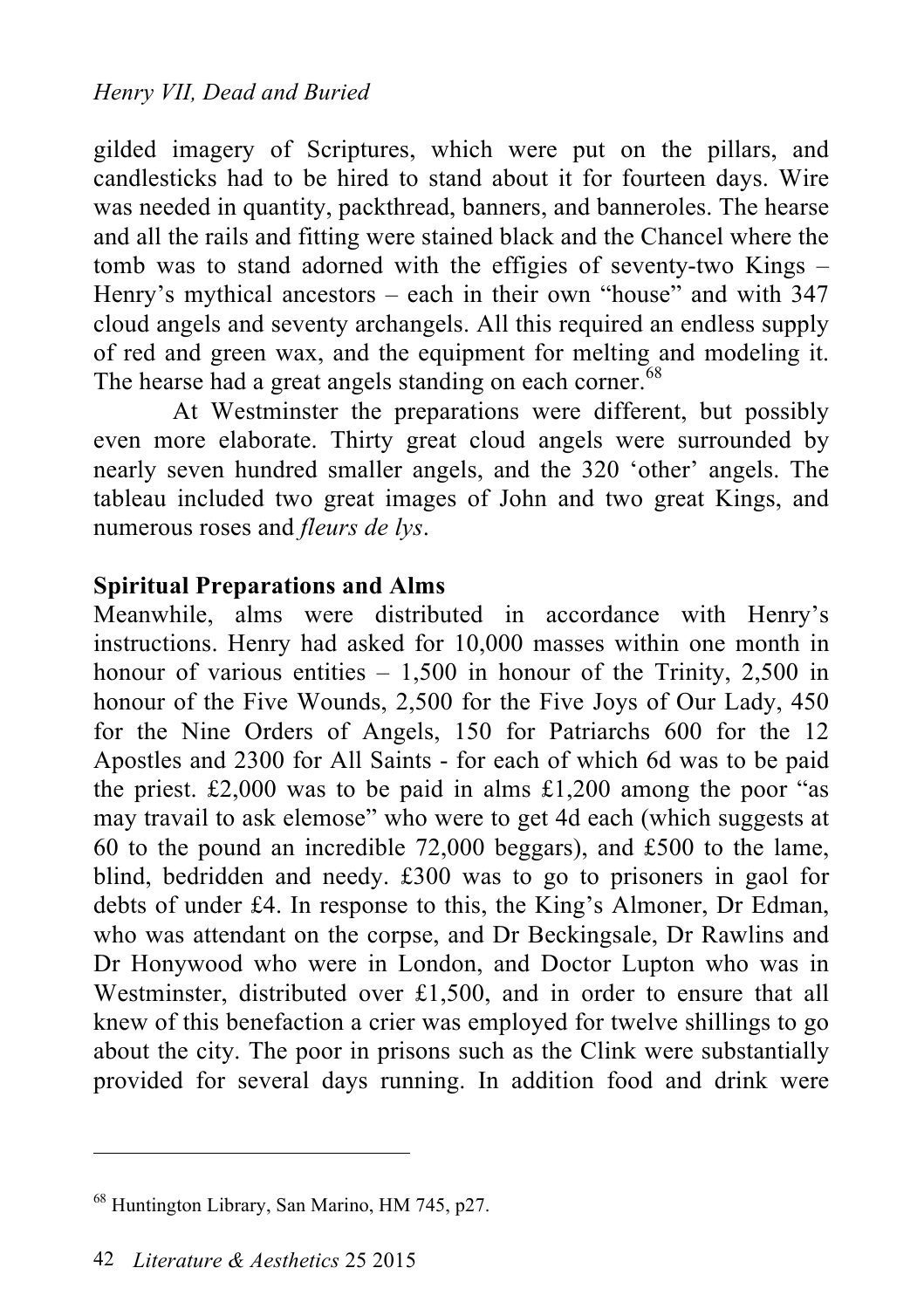provided at Westminster on 9 and 10 May.<sup>69</sup> For all this the money was needed in very small coins, and there is a frenzied letter from Henry Wyatt to his "brother Heron" asking that it be delivered in groats.<sup>70</sup>

# **The Cortege**

The common people were to be participants in the cortege. Every ward of London was provided with four hundred torches some long torches and others staff torches to be carried by those escorting the King to his final rest. The cortege started from Richmond. Thirty-seven horses were waiting. The traps, saddles, and horse harness for them had been taken laboriously up the Thames; two days to Mortlake, and another six to Richmond. Henry's body was apparelled in his parliament robes with a Crown on his head, and the Orb and Sceptre in his hands. The corpse was surrounded with banners displaying his arms, dominions, titles and genealogies. It was placed on the chare, with its wheels and spokes and 'navers' blackened, drawn by six horses, gentlemen ushers kneeling on a black cushion at its end. The chare was followed by twenty-two great coursers covered with black accoutrements, with even their bits blackened, and by the Master of the Horse leading on a long rein the King's own charger. This cortege made the long journey from Richmond to London protected by fifty trusty servants bearing staves and thirty bearing staff torches together with 330 other torchbearers who were paid 4-0 each in alms.

When the cortege arrived at St Georges Field, Southwark it was joined by the full procession for the journey to St Paul's. Henry VIII, as was the custom, did not attend but there were others of the bereaved family and the Court, most on foot, although the Princess of Castile and other ladies rode on side-saddles. All of London turned out. The procession included religious orders of all sorts in or about the city, the Lord Mayor, Aldermen and Common Councillors in black, and representatives of all the wards. It moved through the city to St Paul's,

<sup>&</sup>lt;sup>69</sup> Huntington Library, San Marino, HM 745, pp. 49-52.<br><sup>70</sup> NA SP1/1 f. 24.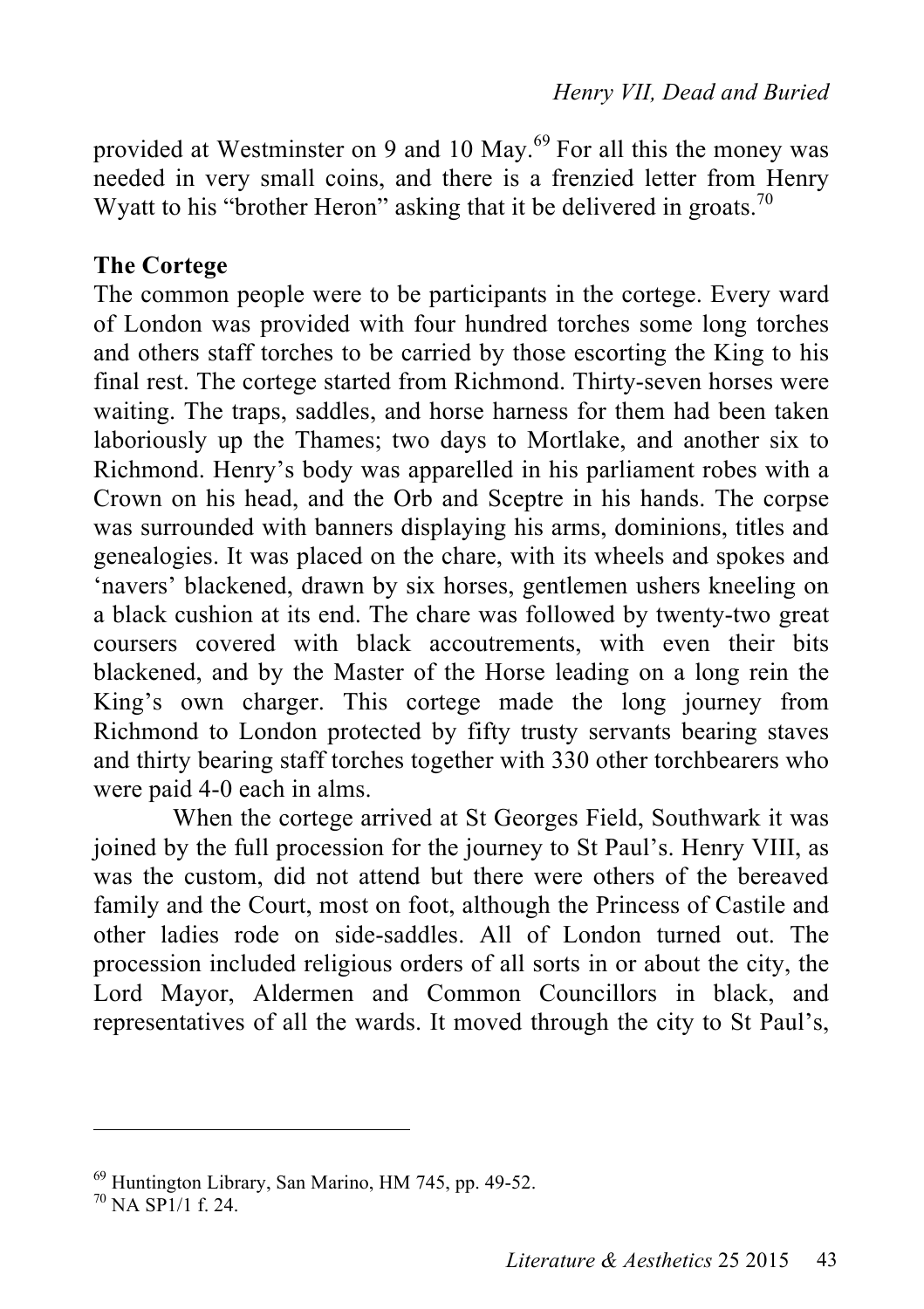singing.<sup>71</sup> At St Paul's, the body was transferred to the hearse in the chancel, the choir sang and a solemn mass was presided over by the Bishop of London, the Abbot of St Albans, and the Abbot of Reading. The next day, the 10 May, there were more religious ceremonies and John Fisher, Bishop of Rochester, delivered the memorial sermon. It was not a eulogy, but a lesson for the kingdom. Kings, he reminded his audience, too, were judged by God. The sinner "must undermine the stronge walls of sinne by true humblynge and lwoying of himselfe and make hymselfe lyttel to to entent he may crepe out at the narrow hole from the daunger of synne and soo come unto the lyberte of grace." Penitent at his death, he had not avoided avarice and corruption in his life. $72$ 

Then the chare was once more loaded and the procession reorganised. 73 First came six sword bearers and the Vice Chamberlain of London with two of the masters of the Bridge house "to set the crafts in array." Then the King's Messengers, two by two, with their boxes at their breasts, and trumpets. They were followed by Florentines and other strangers, gentlemen ushers, aldermen and sheriffs, two heralds in coat armour, and finally Sir Davy Owen carrying a steel helmet with gold ears and Sir Edward Howard on a courser trapped with the defunct arms, bearing the King's banner and with the King's battle axe, head downwards resting on his foot. The papal Caps of Estate, which had been refurbished with ermine, were carried with the other insignia behind the hearse.<sup>74</sup>

The procession, singing, proceeded via St Georges Bar to Charing Cross, where it was formally met by the Abbot and Convent of Westminster. The corpse was incensed by the Abbots of St Albans, Reading and Winchecombe and taken on to the Abbey, where the coffin

<sup>71</sup> For music at the court and elsewhere, see Theodor Dumitresc, *The Early Tudor Court and International Musical Relations* (Aldershot and Burlington, VT: Ashgate, 2004), especially p. 104.<br><sup>72</sup> For recent work on John Fisher and his writing, see Brendan Bradshaw and Eamon Duffy

<sup>(</sup>eds), *Humanism, Reform and the Reformation: The Career of Bishop John Fisher* (Cambridge: Cambridge University Press, 1985).<br><sup>73</sup> BL Harleian 6-79 f. 31.<br><sup>74</sup> BL Harleian 3504 f. 264b.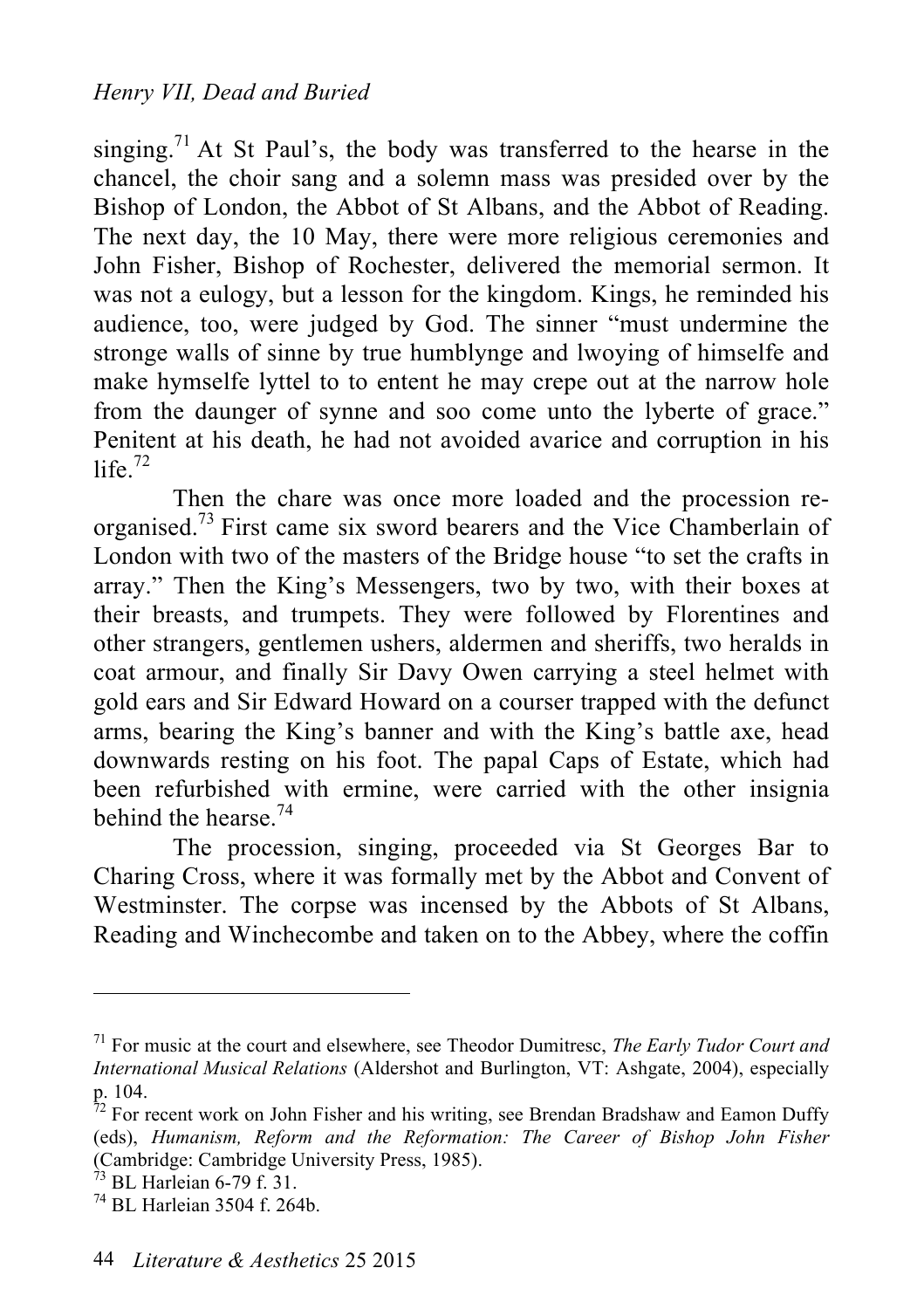was once again set upon the prepared hearse, this one described as "a most curious hearse full of lights, the representation lying upon the coffin on a pall of gold," and a further service was performed with choral music, the choir beginning *placebo* and ending *dirige*. At the first rail of the mourners were the close relatives and aristocrats, at the second, knights bannerets within, and officers of arms. Garter King of Arms cried aloud "for the soul of the noble prince, Henry VII, King of this realm." On 11 May there were three further solemn masses sung by the bishops and banner and coat of arms, sword, tassel and helmet were offered, and the nobility offered their palls. Then, at last, as the choir sang *libera me* the King's body was lowered, by the four pieces of girthweb provided for the purpose, into his tomb and the Great Officers of England ceremoniously broke their white staves and cast them into the grave, symbolising the end of his rule. Garter cried out, "Vive le Roy Henry le Huitesm Roy d'Angleterre et de France, Sire d'Ireland." The new reign might date from the late King's death, but the King's full authority was only now acknowledged. The sumptuous entertainment to which the mourners and household then repaired partook of the character of a celebration as well as a wake.

#### **The Aftermath**

 $\overline{a}$ 

Henry's Council, or perhaps just the part of it that was supervising the royal revenues, for a time seems dominated by the surviving members of Henry VII's executors. For example, the cancelling of a recognisance in an order to John Yong, is signed by the King, but countersigned by Richard Fox, Bishop of Winchester, Richard, Bishop of London, the earl of Surrey, John, Bishop of Rochester, John Fyneux, Thomas Lovell, Yong himself, and John Cuttes, "in the presence of Henry Marney, now Chancellor of the Duchy, Thomas Englefield and John Heron."75 This is strengthened by the fact that when it was decided that John, Abbot of Reading, had been "unjustly bound" (one of Henry VII's notorious bonds), it was specifically done by examination "before certain of

<sup>75</sup> See J. S. Brewer (ed.), *Letters and Papers, Foreign and Domestic, Henry VIII*, vol. 1 [hereafter *LP*] (London: His Majesty's Stationery Office, 1920), no. 749 (3), and also 749 (16, 24, 26), 804 (49), 833 (13).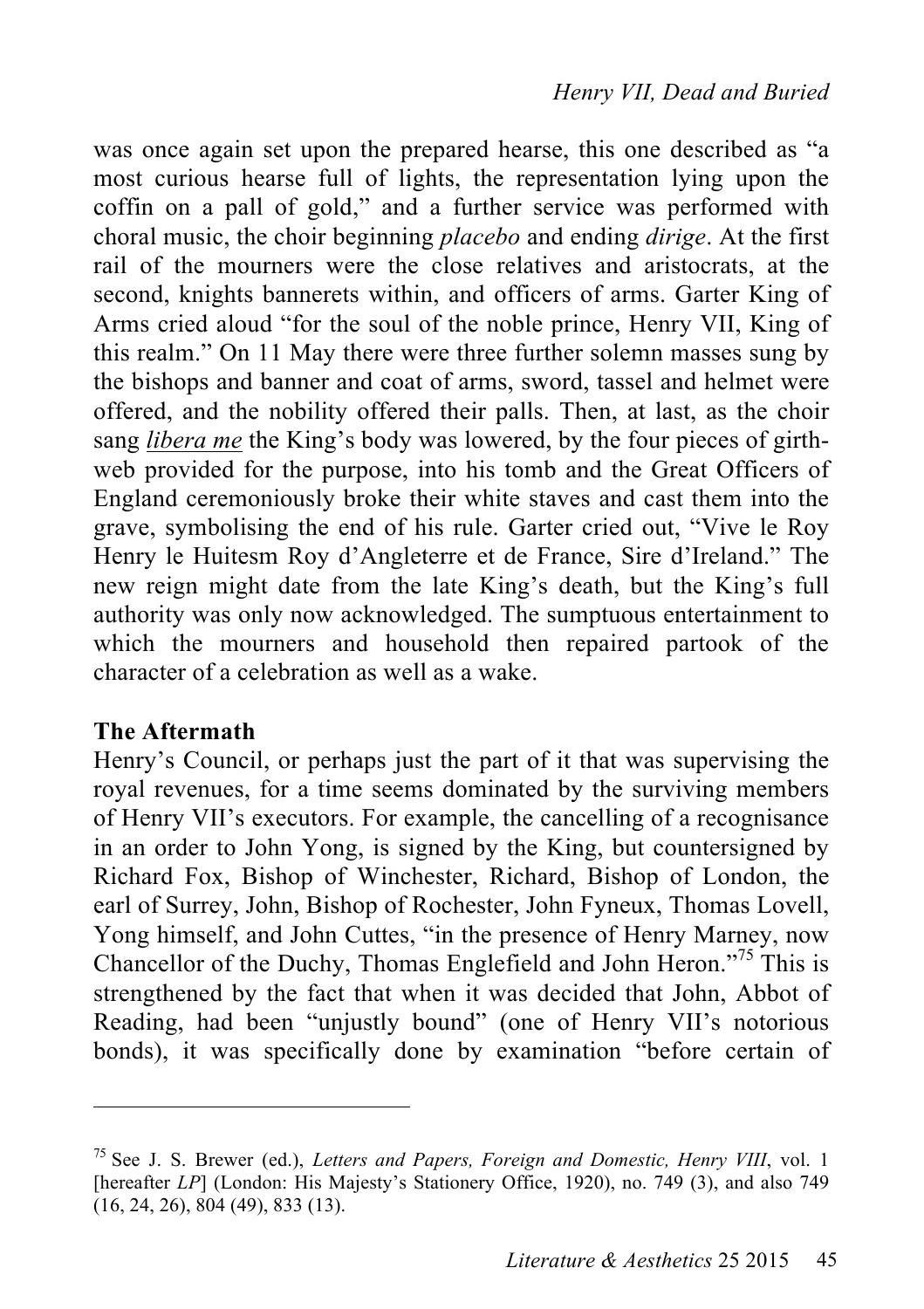Henry VII's executors in the presence of others of our Council" and those countersigning are Richard Fox, Bishop of Winchester, Richard Bishop of London, Thomas, Bishop of Durham, John, Bishop of Rochester, Thomas, earl of Surrey, John Fineux, Richard Rede and John Cuttes, in the presence of George earl of Shrewsbury, Henry Marney, Thomas Englefield and John Heron.<sup>76</sup>

More problematic is the question of whether Henry's surviving executors met as he willed. The bills for the funeral were paid by Heron, and in the first book for Henry's reign, we find Heron delivering upon a warrant to Thomas earl of Surrey, Richard Bishop of Winchester, Sir Thomas Lovell and Sir John Cuttes, executors to Henry "in part of payment and contentation of his will £20,000."<sup>77</sup> On the other hand a bill for the funeral mourning at Calais in the churches of St Mary and St Nicholas, which provided 36 black robes for poor men and torches, although agreed by the consent of the whole Council of Calais, was disallowed in the Calais accounts.<sup>78</sup> What is the significance of the fact that in 1512 (3 Henry VIII) the Duchy was one of the accounts that had not been rendered to the crown for 2 years.<sup>79</sup> Were the revenues of the Duchy of Lancaster handed over to the crown rather than kept for the purposes of Henry VII's Testament?

The last act of the interment seems to have been the raising of John Skelton's epitaph on the eve of St Andrew the Apostle 1512, on the order of John Islip, Abbot of Westminster.<sup>80</sup>

#### **The Symbol of State**

But what then had been in Henry VII's eyes his rank, which meant that even kings should contribute palls to his obsequies? The eight-sided imperial crown that dated back to 962 AD, and which had been the prerogative of the Holy Roman Emperor when the kings of France or England were only entitled to wear simple round crowns, had for the

<sup>&</sup>lt;sup>76</sup> *LP* no. 1123 (45).<br>
<sup>77</sup> BL Add. MS. 21,481 f. 18.<br>
<sup>78</sup> *LP* no. 893.<br>
<sup>79</sup> NA E 101/517/26.<br>
<sup>80</sup> See A. J. Pollard, *Reign of Henry VII from Contemporary Sources*, vol. 1 (London: Longmans, Green, 1913), no. 218.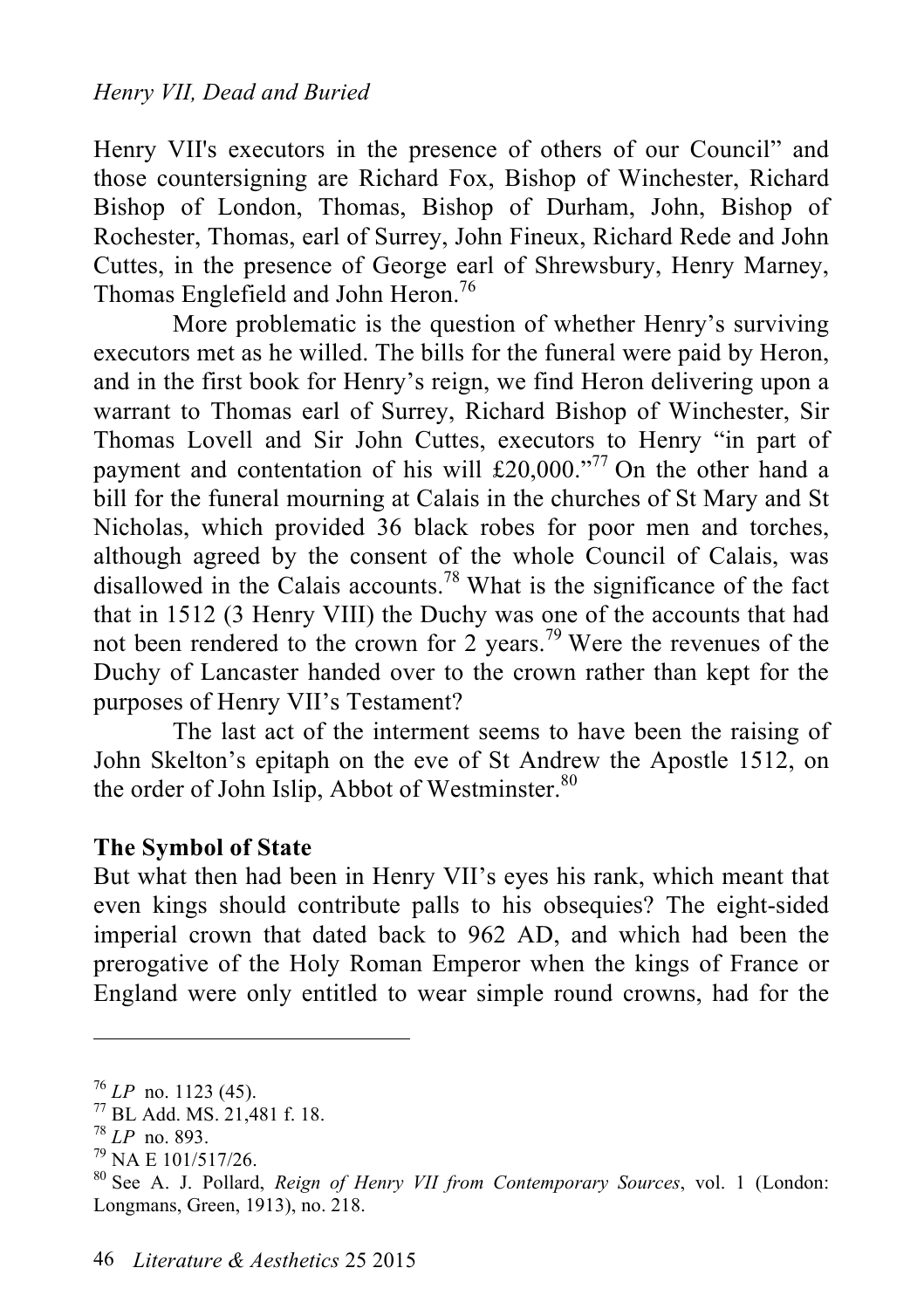past hundred years or more been imitated by ambitious monarchs in other European states.<sup>81</sup> Henry VII and his executors had no doubts on this score. At both St Paul's and Westminster, a painted and gilded Crown Imperial dominated the hearse. 82 The closed imperial crown rather than the open royal crown had first been formally permitted to Edward IV by the pope and flaunted by Richard III. It was a potent symbol of the claims to independence under God. Henry VII was already emphasising England's independence of any earthly domination and her parity with France. England was an Empire.

This was to have multiple significances later. Henry VIII used the symbol of the Crown Imperial on every possible occasion. Early in his reign in lists of materials for the jousts and revels there are bardes covered with cloth of silk and russet, embroidered with the Lyon of England, powdered with "crowns imperiall and clowdes and sunes."<sup>83</sup> When Cromwell used the idea of the crown's imperial powers in the Statutes that introduced Henry's secession from Rome it was, therefore, hardly an unfamiliar, revolutionary new departure as Geoffrey Elton suggested, since it is doubtful that it referred to England alone and not to Wales, Ireland and the remnants of English holdings on the continent, even if it was used in ways not previously envisaged.<sup>84</sup> Henry VIII had

<sup>81</sup> Stephen Brockmann, *Nuremberg: The Imaginary Capital* (New York: Camden House,  $2006$ ), p. 14.  $82$  Huntington Library, San Marino, HM 745, p.27. Twelve yards of sarcenet for the lining

and thirteen yards of black cloth of gold, sixteen yards of black fringe, and four tassels, were purchased for the pall of Estate Imperial.<br><sup>83</sup> NA E 36/228. For recent discussion of this see Alice Hunt, *The Drama of Coronation*:

*Medieval Ceremony in Early Modern England* (Cambridge: Cambridge University Press, 2008), pp. 69-71. For some earlier thoughts, see Dale Hoak, 'The Iconography of the Crown Imperial', in *Tudor Political Culture*, ed. Dale Hoak (Cambridge: Cambridge University Press, 1995), pp. 54-103.<br><sup>84</sup> See Geoffrey Rudolph Elton, *The Tudor Revolution in Government* (Cambridge:

Cambridge University Press, 1953), p. 181; Geoffrey Rudolph Elton, *England Under the Tudors* (London: Methuen, 1955), pp. 88, 133, 161; Geoffrey Rudolph Elton, *The Tudor Constitution: Documents and Commentary* (Cambridge: Cambridge University Press, 1960), pp. 340-344. Also see Quentin Skinner, *The Foundations of Modern Political Thought: The Age of Reformation* (Cambridge: Cambridge University Press, 1978), pp. 60-61, 86-89, for a brief consideration of the European background of the idea that *rex est imperator in regnum suum* (the king is emperor in his kingdom), and Henry's use of this during the Hunne affair in 1515.